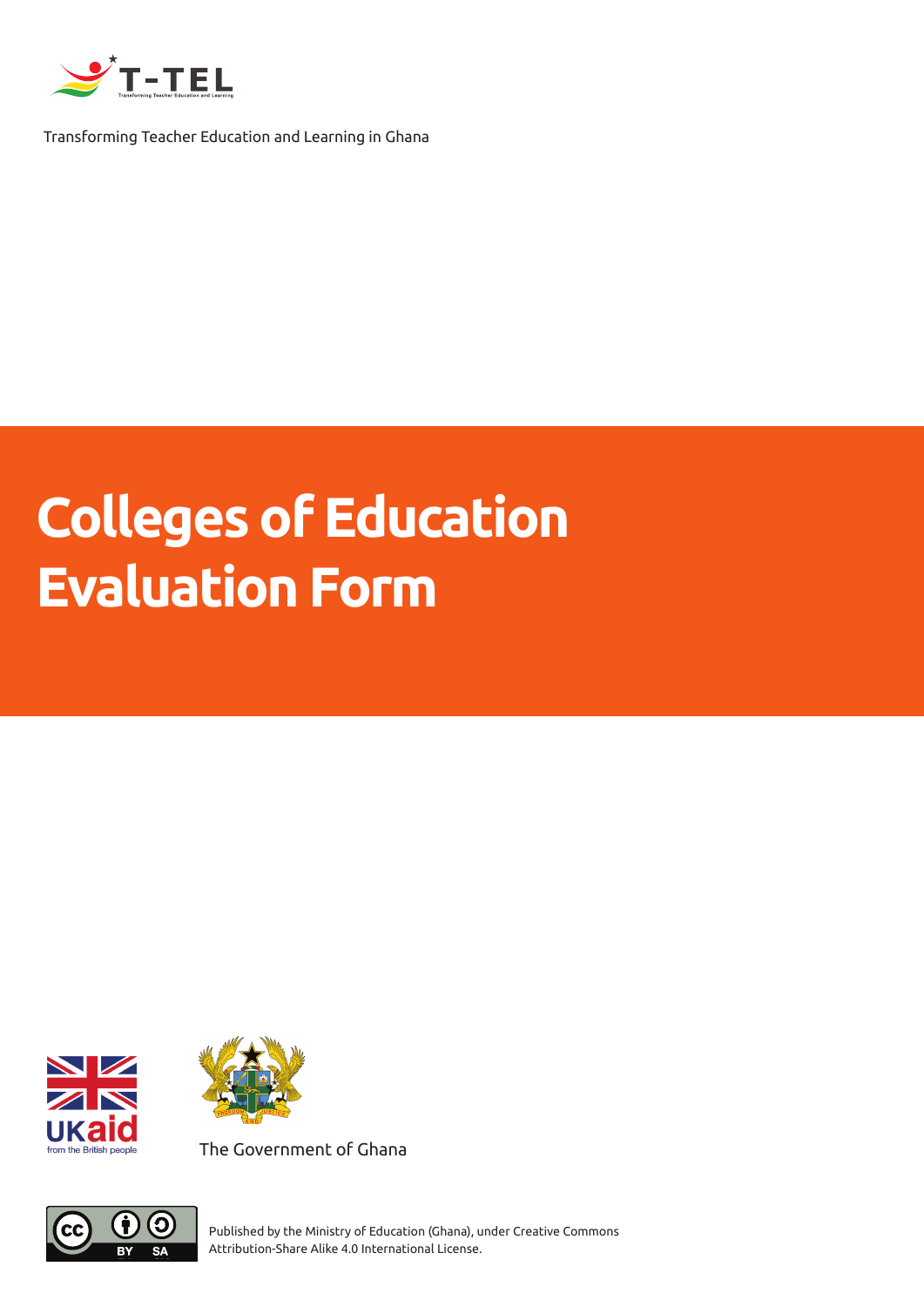# **Colleges of Education Evaluation Form**

This College Evaluation Form (CEF) gives clear guidance to college leaders, the college governing council, the National Council for Tertiary Education, the National Accreditation Board and other stakeholders on what a good College of Education should look like. It provides useful prompts for assessing the quality of provision within the Colleges of Education in Ghana. For the college leader, the CEF is a self-evaluation tool and improvement planning data collection instrument.

A standardised format of self-evaluation provides clear and concise guidance as a basis for the accreditation of Colleges of Education. It will also help to encourage consistency in internal quality assessment. It is necessary to continually revise this self-evaluation document, so that it aligns with current trends and developments in the Tertiary Education sector.

#### **How to use this form**

This toolkit establishes criteria for College evaluation, based on the following Quality Indicators:

- Leadership and Quality of Management
- Training and Learning
- Infrastructure and Environment
- Assessment
- Student Engagement
- Monitoring and Evaluation
- Partnership and Cooperation

For each Quality Indicator there are several sub – headings (focus). The Quality Indicators and sub – headings can be explored in greater detail by using the additional prompts, which suggest where supporting evidence may be found to justify internal assessment. Once the analysis of each sub – heading has been completed, tick the appropriate box indicating the internal assessment for that sub – heading.

It is possible to achieve the grade of 'Outstanding' in the two key areas of 'Leadership and Quality of Management' and 'Training and Learning' but this grade shall only be awarded in exceptional circumstances. In order to achieve it, the grade 'good' must have been awarded to all sub – headings in that Quality Indicator. In addition, there will be sustained performance over a minimum period of three years showing evidence of:

- Innovation in Teaching and Learning
- Gender, inclusion and disability
- Transformation in Teaching Practicum
- Setting and meeting strategic challenges
- Financial sustainability
- Student Engagement

If the college assesses itself as outstanding in either or both of the key areas, additional information and evidence must be provided.

The college should finalise the evaluation of the Quality Indicators before completing the sections on, 'capacity to improve', 'strengths' and 'development priorities'.

On second and subsequent accreditations it will be necessary to complete the section referring to changes to 'key staff and significant improvements since last accreditation'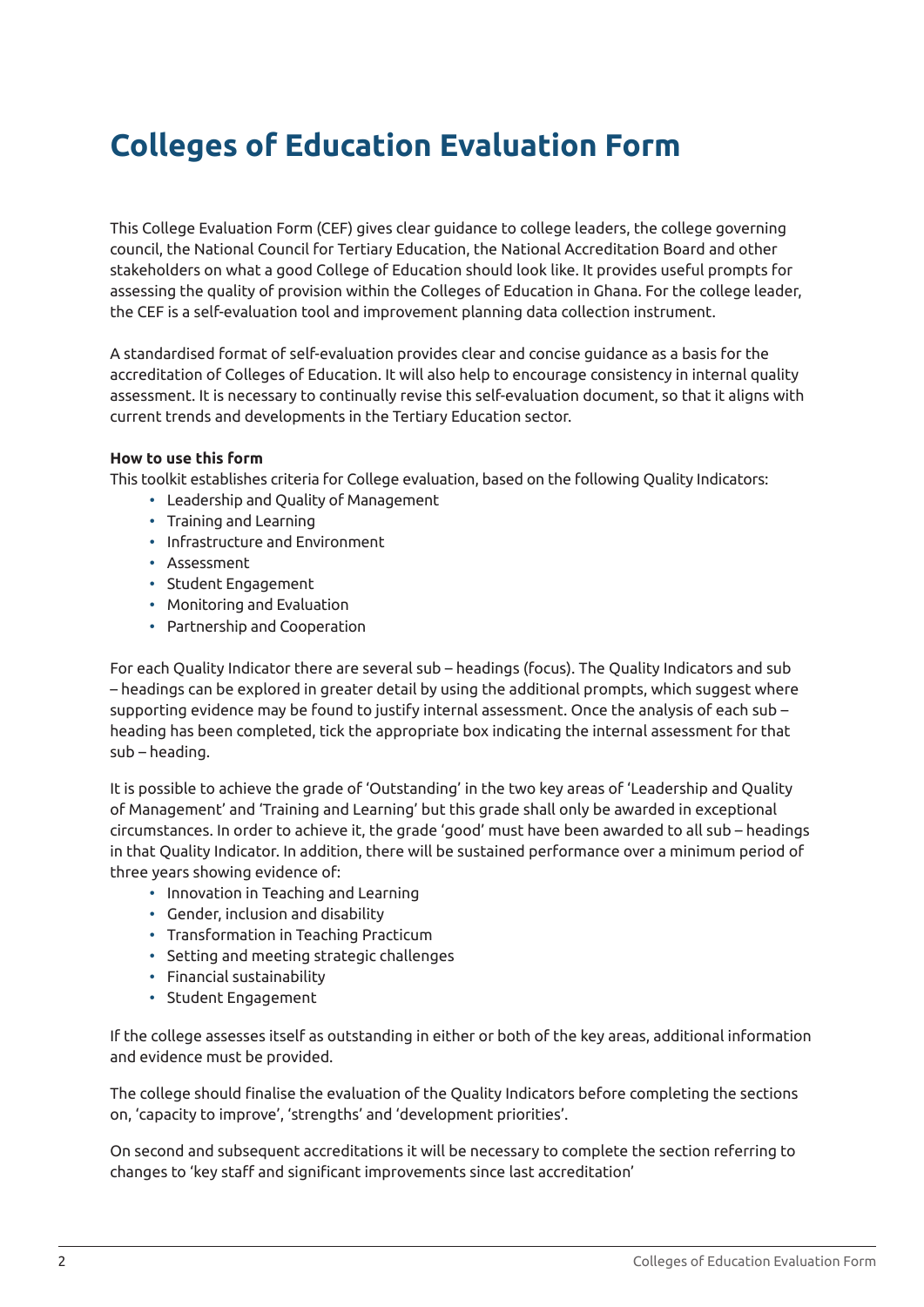#### **Overall, evaluate and justify the capacity of the institution to improve**

| 4. Outstanding quality                     |
|--------------------------------------------|
| 3. Good quality with Outstanding features  |
| 2. Satisfactory quality with Good features |
| 1. Unsatisfactory quality                  |

#### **Significant changes to staff and key improvements since last accreditation**

#### **The institution identifies the following areas as strengths:**

#### **The institution identifies the following priorities for development in the next 12 months:**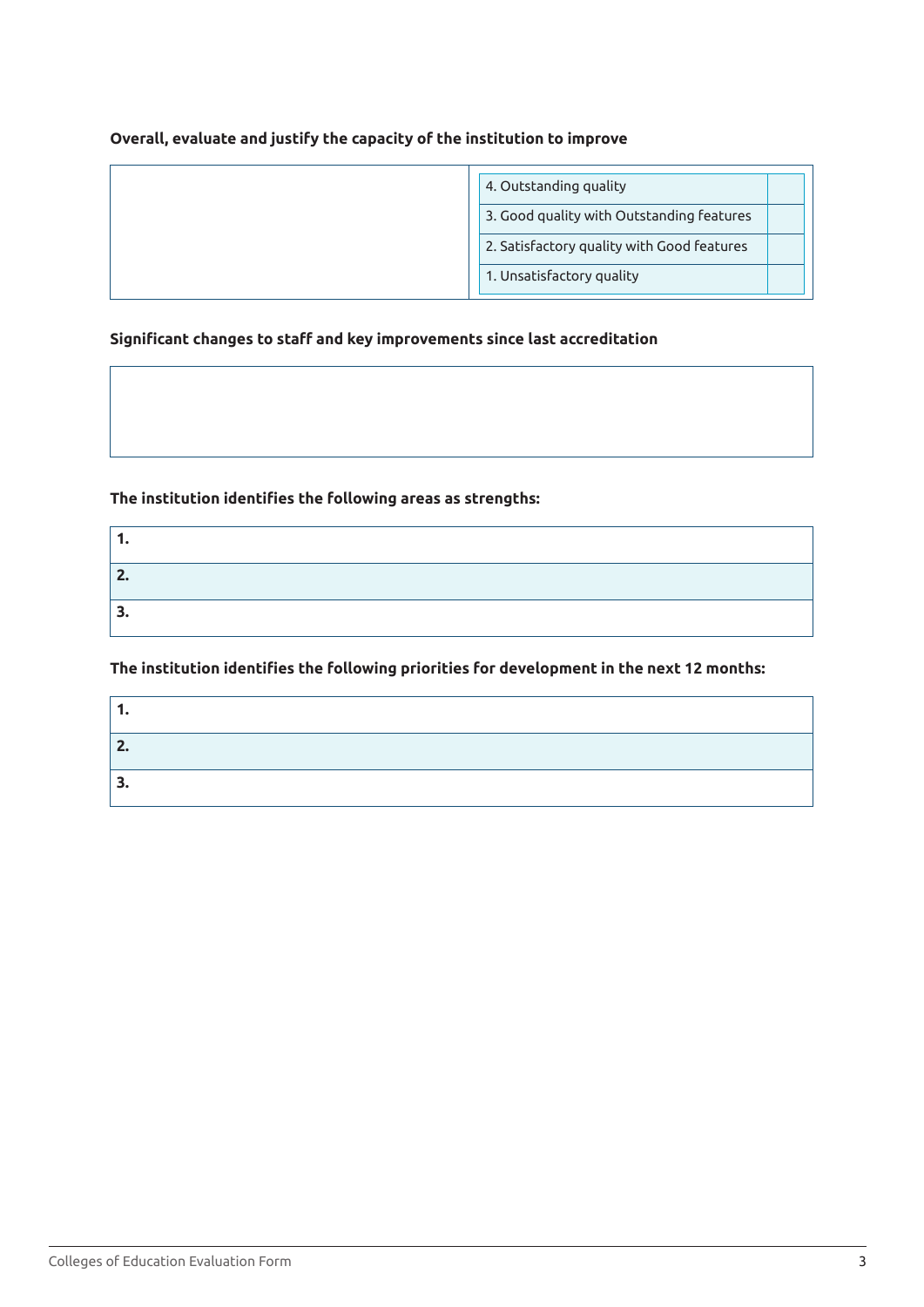# **LEADERSHIP AND MANAGEMENT**

The Leadership and Management quality statements addressed in this evaluation relate the Leadership and Management practices and systems of the college.

The focus for the statements:

- Alignment of motto, mission and vision to drive excellence
- Good Governance
- Robust and rigorous QA Systems
- Visible Leadership
- Prudent Financial Management Systems
- Efficient Resource Management Systems

#### **A.1 Policies and procedures to ensure compliance to enabling law(it is compulsory to gain at least satisfactory in this area in order to achieve accreditation)**

Are copies available and to when they are referred? Are all practices in line with the Act and the Harmonised documents? Are all practices in line with the college policies and procedures?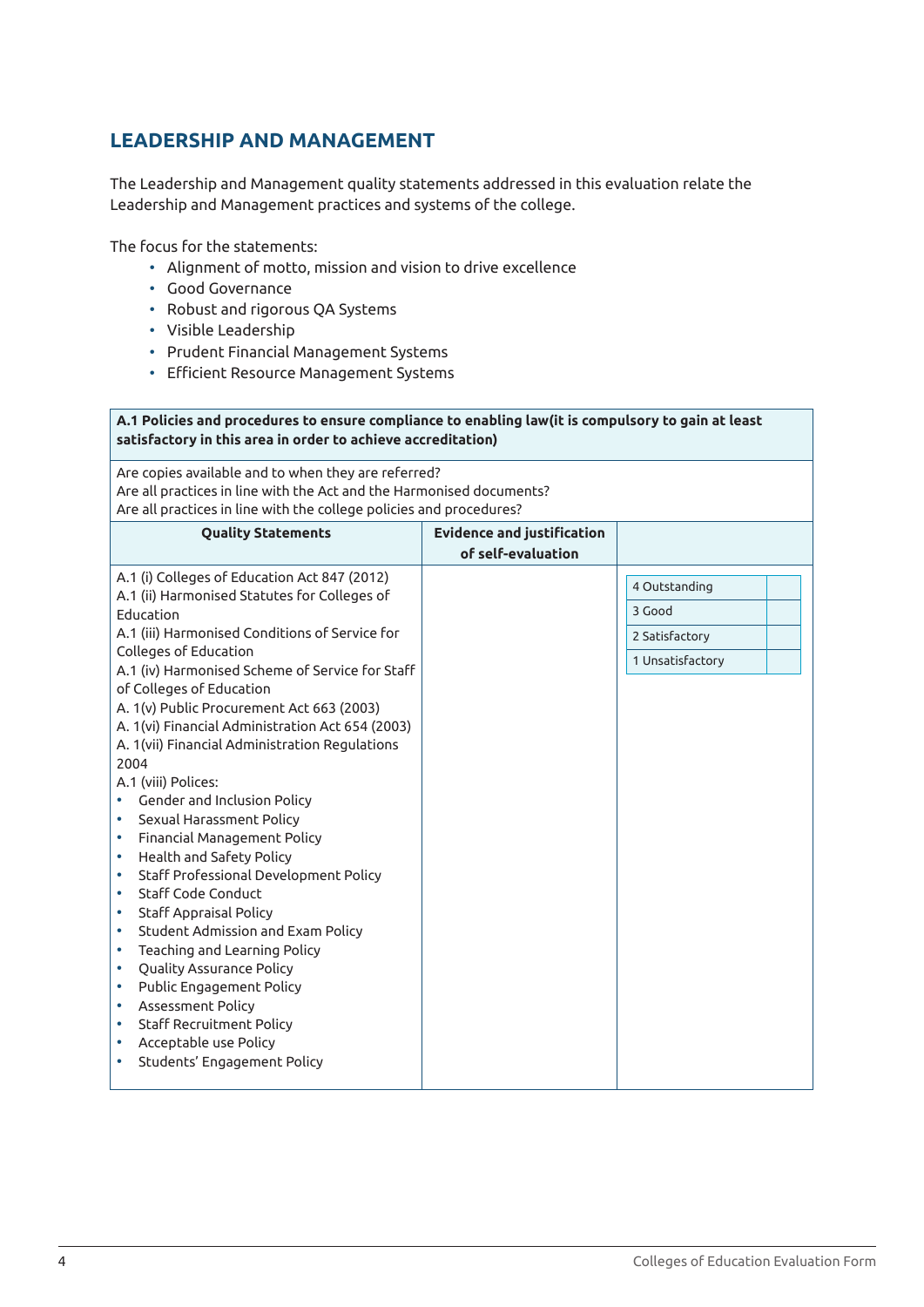#### **A.2 Effective leadership &quality management(it is compulsory to gain at least satisfactory in this area in order to achieve accreditation)**

Leadership and Management is effective because:

The college Motto, Mission and Vision statements are aligned and are complementary in setting the strategic direction of the college.

The organogram of the college shows clearly defined functional and hierarchical relationships that support effective management.

The college is implementing a fully documented and transparent appraisal system, which underpins the professional development of staff.

There is a well-established information management system that accurately records every aspect of the college's core activities e.g. meetings & minutes, reports of leadership team to the governing council. There is clear evidence of how resolutions are implemented.

College leadership effectively engages both student teachers and staff in key decision making process. What is the ratio of male / female in leadership posts?

There is clear evidence of initiatives to address gender sensitivity issues.

What criteria are applied to appointments and committee membership?

How well are the criteria applied?

How often are job descriptions reviewed and how relevant are they?

How well does the composition of management reflect the needs of the institution's community? How appropriate are the qualifications & experience of management? How effective and transparent are disciplinary mechanisms?

Give examples of how committee outcomes are binding, fair and effective.

| <b>Quality Statements</b>                                                                   | <b>Evidence and justification</b><br>of self-evaluation |                  |
|---------------------------------------------------------------------------------------------|---------------------------------------------------------|------------------|
| A.2 (i) College vision, mission and value<br>statement are clearly aligned.                 |                                                         | 4 Outstanding    |
|                                                                                             |                                                         | 3 Good           |
|                                                                                             |                                                         | 2 Satisfactory   |
|                                                                                             |                                                         | 1 Unsatisfactory |
| (ii) there is effective staff participation in                                              |                                                         | 4 Outstanding    |
| decision making process of the college                                                      |                                                         | 3 Good           |
|                                                                                             |                                                         | 2 Satisfactory   |
|                                                                                             |                                                         | 1 Unsatisfactory |
| (iii) there is effective student participation in<br>decision making process of the college |                                                         | 4 Outstanding    |
|                                                                                             |                                                         | 3 Good           |
|                                                                                             |                                                         | 2 Satisfactory   |
|                                                                                             |                                                         | 1 Unsatisfactory |
| (iv) there are clear and appropriate job<br>descriptions for staff                          |                                                         | 4 Outstanding    |
|                                                                                             |                                                         | 3 Good           |
|                                                                                             |                                                         | 2 Satisfactory   |
|                                                                                             |                                                         | 1 Unsatisfactory |
| (v) there is a robust system for                                                            |                                                         | 4 Outstanding    |
| performance appraisal of staff                                                              |                                                         | 3 Good           |
|                                                                                             |                                                         | 2 Satisfactory   |
|                                                                                             |                                                         | 1 Unsatisfactory |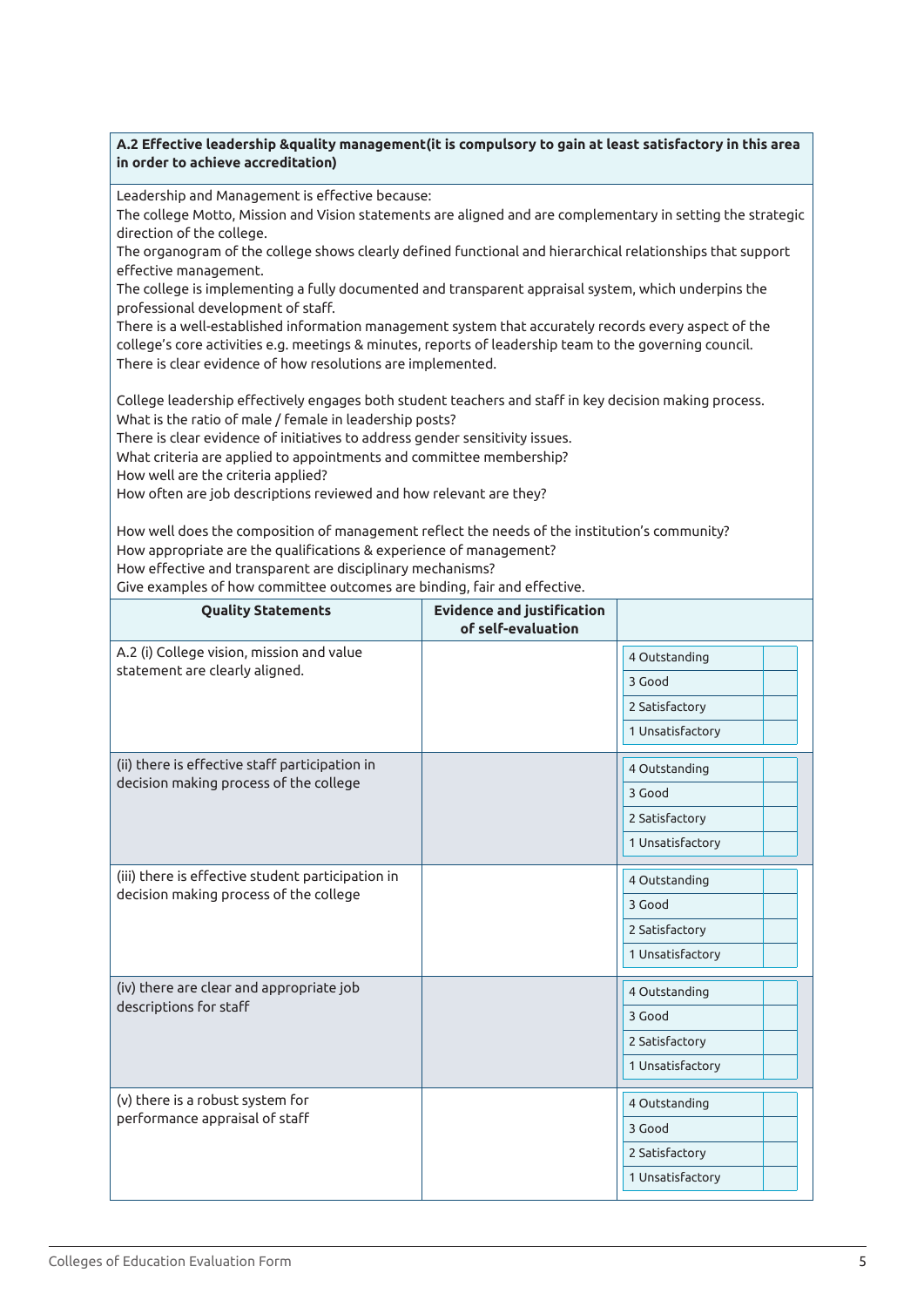| <b>Quality Statements</b>                                                                                                                                                                                                   | <b>Evidence and justification</b><br>of self-evaluation |                  |
|-----------------------------------------------------------------------------------------------------------------------------------------------------------------------------------------------------------------------------|---------------------------------------------------------|------------------|
| (vi) there are strategies that encourage                                                                                                                                                                                    |                                                         | 4 Outstanding    |
| progress towards implementing policies and<br>good practice relating to gender sensitivity and                                                                                                                              |                                                         | 3 Good           |
| responsiveness                                                                                                                                                                                                              |                                                         | 2 Satisfactory   |
|                                                                                                                                                                                                                             |                                                         | 1 Unsatisfactory |
| (vii) there are procurement policies and                                                                                                                                                                                    |                                                         | 4 Outstanding    |
| procedures that secure value for money                                                                                                                                                                                      |                                                         | 3 Good           |
|                                                                                                                                                                                                                             |                                                         | 2 Satisfactory   |
|                                                                                                                                                                                                                             |                                                         | 1 Unsatisfactory |
| (viii) there is an annual calendar that<br>captures all key activities and meetings: e.g.<br>matriculation, regular leadership meetings,<br>departmental meetings, council meetings,<br>committee meetings and SRC meetings |                                                         | 4 Outstanding    |
|                                                                                                                                                                                                                             |                                                         | 3 Good           |
|                                                                                                                                                                                                                             |                                                         | 2 Satisfactory   |
|                                                                                                                                                                                                                             |                                                         | 1 Unsatisfactory |
| (ix) there is an effective disciplinary<br>procedure for students and staff.                                                                                                                                                |                                                         | 4 Outstanding    |
|                                                                                                                                                                                                                             |                                                         | 3 Good           |
|                                                                                                                                                                                                                             |                                                         | 2 Satisfactory   |
|                                                                                                                                                                                                                             |                                                         | 1 Unsatisfactory |

**A.3 Functional internal quality assurance system (it is compulsory to gain at least satisfactory in this area in order to achieve accreditation)**

Give examples of how the QA has a positive impact upon standards When and how do we gather student evaluations about the quality of teaching, examinations, course materials etc? How rigorous is the self-evaluation procedure for the institution?

Is regular time allocated to updating our self-evaluation?

| <b>Quality Statements</b>                                                          | <b>Evidence and justification</b><br>of self-evaluation |                  |
|------------------------------------------------------------------------------------|---------------------------------------------------------|------------------|
| A.3 (i) there is a functioning Quality Assurance                                   |                                                         | 4 Outstanding    |
| (QA) Unit                                                                          |                                                         | 3 Good           |
|                                                                                    |                                                         | 2 Satisfactory   |
|                                                                                    |                                                         | 1 Unsatisfactory |
| (ii) there is a system of appraising its work<br>regularly through self-evaluation |                                                         | 4 Outstanding    |
|                                                                                    |                                                         | 3 Good           |
|                                                                                    |                                                         | 2 Satisfactory   |
|                                                                                    |                                                         | 1 Unsatisfactory |
| (iii) all academic staff possess at least the<br>required minimum qualification    |                                                         | 4 Outstanding    |
|                                                                                    |                                                         | 3 Good           |
|                                                                                    |                                                         | 2 Satisfactory   |
|                                                                                    |                                                         | 1 Unsatisfactory |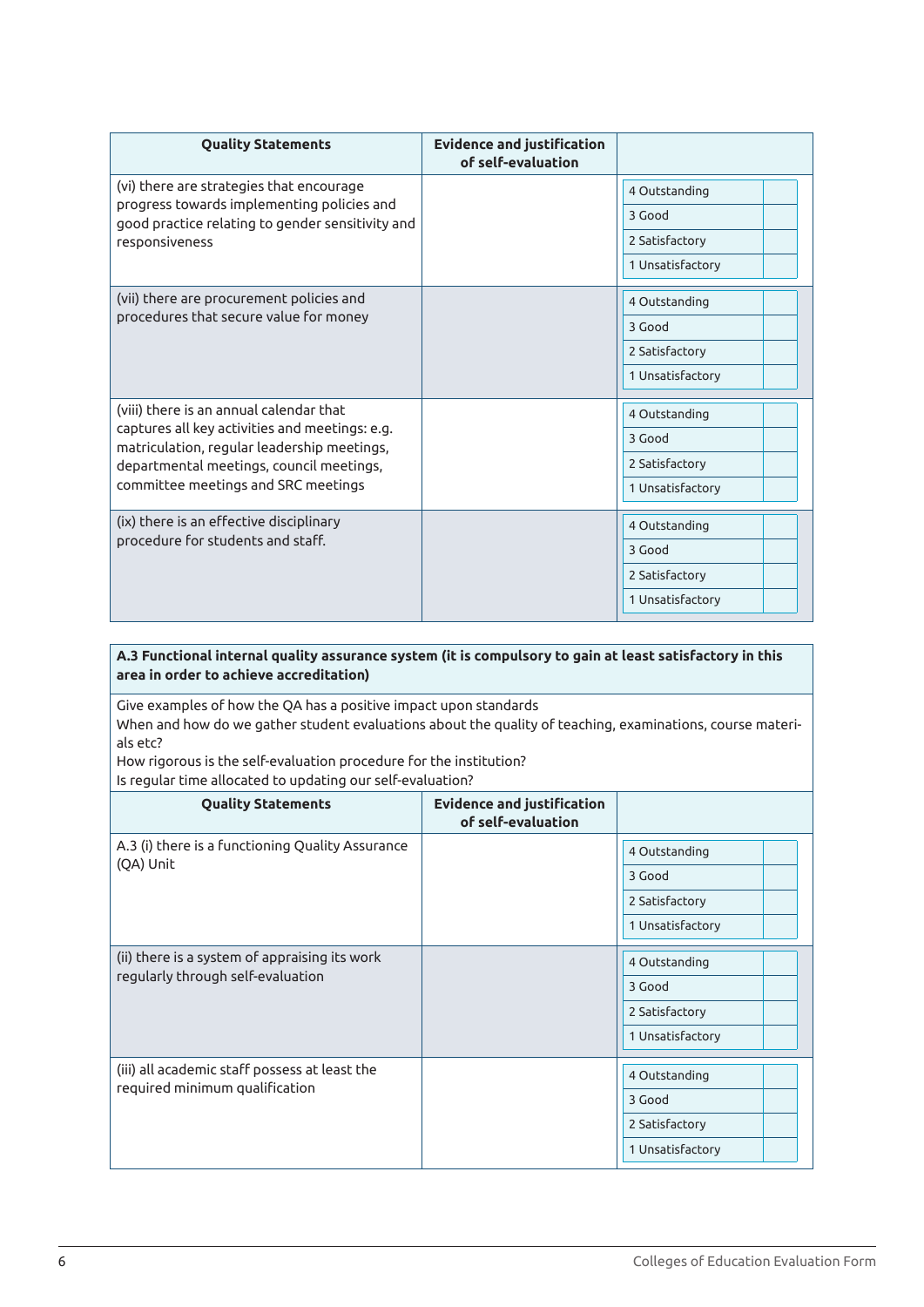| <b>Quality Statements</b>                                      | <b>Evidence and justification</b><br>of self-evaluation |                  |
|----------------------------------------------------------------|---------------------------------------------------------|------------------|
| (iv) there is a well-documented staff audit                    |                                                         | 4 Outstanding    |
|                                                                |                                                         | 3 Good           |
|                                                                |                                                         | 2 Satisfactory   |
|                                                                |                                                         | 1 Unsatisfactory |
|                                                                |                                                         |                  |
| (v) there is an annual institutional<br>self-assessment report |                                                         | 4 Outstanding    |
|                                                                |                                                         | 3 Good           |
|                                                                |                                                         | 2 Satisfactory   |
|                                                                |                                                         | 1 Unsatisfactory |

| The governing council is effective because:<br>Roles are clearly defined and understood by members.<br>The council provides appropriate challenge to the leadership team.<br>The council holds the required number of meetings and actions adequately documented<br>There is conflict of interest register and is adhered to.<br>It undertakes regular self-evaluation of effectiveness and produces reports.<br><b>Evidence and justification</b><br><b>Quality Statements</b><br>of self-evaluation<br>A.4 (i) there is a properly constituted Govern-<br>4 Outstanding<br>ing Council<br>3 Good<br>2 Satisfactory<br>1 Unsatisfactory<br>(ii) there are functioning committees of the<br>4 Outstanding<br>governing council<br>3 Good<br>2 Satisfactory<br>1 Unsatisfactory<br>(iii) governing council meetings are regularly<br>4 Outstanding<br>held and minutes taken with actions clearly<br>3 Good<br>documented<br>2 Satisfactory<br>1 Unsatisfactory<br>(iv) College Improvement Plan (CIP) is<br>4 Outstanding<br>approved by the Council and submitted to<br>3 Good<br>NCTE.<br>2 Satisfactory<br>1 Unsatisfactory<br>(v) College Development Plan has been<br>4 Outstanding<br>approved by the Council and submitted to<br>3 Good<br>NCTE.<br>2 Satisfactory<br>1 Unsatisfactory | A.4 Effective Governing Council |  |  |  |
|-----------------------------------------------------------------------------------------------------------------------------------------------------------------------------------------------------------------------------------------------------------------------------------------------------------------------------------------------------------------------------------------------------------------------------------------------------------------------------------------------------------------------------------------------------------------------------------------------------------------------------------------------------------------------------------------------------------------------------------------------------------------------------------------------------------------------------------------------------------------------------------------------------------------------------------------------------------------------------------------------------------------------------------------------------------------------------------------------------------------------------------------------------------------------------------------------------------------------------------------------------------------------------------------------|---------------------------------|--|--|--|
|                                                                                                                                                                                                                                                                                                                                                                                                                                                                                                                                                                                                                                                                                                                                                                                                                                                                                                                                                                                                                                                                                                                                                                                                                                                                                               |                                 |  |  |  |
|                                                                                                                                                                                                                                                                                                                                                                                                                                                                                                                                                                                                                                                                                                                                                                                                                                                                                                                                                                                                                                                                                                                                                                                                                                                                                               |                                 |  |  |  |
|                                                                                                                                                                                                                                                                                                                                                                                                                                                                                                                                                                                                                                                                                                                                                                                                                                                                                                                                                                                                                                                                                                                                                                                                                                                                                               |                                 |  |  |  |
|                                                                                                                                                                                                                                                                                                                                                                                                                                                                                                                                                                                                                                                                                                                                                                                                                                                                                                                                                                                                                                                                                                                                                                                                                                                                                               |                                 |  |  |  |
|                                                                                                                                                                                                                                                                                                                                                                                                                                                                                                                                                                                                                                                                                                                                                                                                                                                                                                                                                                                                                                                                                                                                                                                                                                                                                               |                                 |  |  |  |
|                                                                                                                                                                                                                                                                                                                                                                                                                                                                                                                                                                                                                                                                                                                                                                                                                                                                                                                                                                                                                                                                                                                                                                                                                                                                                               |                                 |  |  |  |
|                                                                                                                                                                                                                                                                                                                                                                                                                                                                                                                                                                                                                                                                                                                                                                                                                                                                                                                                                                                                                                                                                                                                                                                                                                                                                               |                                 |  |  |  |
|                                                                                                                                                                                                                                                                                                                                                                                                                                                                                                                                                                                                                                                                                                                                                                                                                                                                                                                                                                                                                                                                                                                                                                                                                                                                                               |                                 |  |  |  |
|                                                                                                                                                                                                                                                                                                                                                                                                                                                                                                                                                                                                                                                                                                                                                                                                                                                                                                                                                                                                                                                                                                                                                                                                                                                                                               |                                 |  |  |  |
|                                                                                                                                                                                                                                                                                                                                                                                                                                                                                                                                                                                                                                                                                                                                                                                                                                                                                                                                                                                                                                                                                                                                                                                                                                                                                               |                                 |  |  |  |
|                                                                                                                                                                                                                                                                                                                                                                                                                                                                                                                                                                                                                                                                                                                                                                                                                                                                                                                                                                                                                                                                                                                                                                                                                                                                                               |                                 |  |  |  |
|                                                                                                                                                                                                                                                                                                                                                                                                                                                                                                                                                                                                                                                                                                                                                                                                                                                                                                                                                                                                                                                                                                                                                                                                                                                                                               |                                 |  |  |  |
|                                                                                                                                                                                                                                                                                                                                                                                                                                                                                                                                                                                                                                                                                                                                                                                                                                                                                                                                                                                                                                                                                                                                                                                                                                                                                               |                                 |  |  |  |
|                                                                                                                                                                                                                                                                                                                                                                                                                                                                                                                                                                                                                                                                                                                                                                                                                                                                                                                                                                                                                                                                                                                                                                                                                                                                                               |                                 |  |  |  |
|                                                                                                                                                                                                                                                                                                                                                                                                                                                                                                                                                                                                                                                                                                                                                                                                                                                                                                                                                                                                                                                                                                                                                                                                                                                                                               |                                 |  |  |  |
|                                                                                                                                                                                                                                                                                                                                                                                                                                                                                                                                                                                                                                                                                                                                                                                                                                                                                                                                                                                                                                                                                                                                                                                                                                                                                               |                                 |  |  |  |
|                                                                                                                                                                                                                                                                                                                                                                                                                                                                                                                                                                                                                                                                                                                                                                                                                                                                                                                                                                                                                                                                                                                                                                                                                                                                                               |                                 |  |  |  |
|                                                                                                                                                                                                                                                                                                                                                                                                                                                                                                                                                                                                                                                                                                                                                                                                                                                                                                                                                                                                                                                                                                                                                                                                                                                                                               |                                 |  |  |  |
|                                                                                                                                                                                                                                                                                                                                                                                                                                                                                                                                                                                                                                                                                                                                                                                                                                                                                                                                                                                                                                                                                                                                                                                                                                                                                               |                                 |  |  |  |
|                                                                                                                                                                                                                                                                                                                                                                                                                                                                                                                                                                                                                                                                                                                                                                                                                                                                                                                                                                                                                                                                                                                                                                                                                                                                                               |                                 |  |  |  |
|                                                                                                                                                                                                                                                                                                                                                                                                                                                                                                                                                                                                                                                                                                                                                                                                                                                                                                                                                                                                                                                                                                                                                                                                                                                                                               |                                 |  |  |  |
|                                                                                                                                                                                                                                                                                                                                                                                                                                                                                                                                                                                                                                                                                                                                                                                                                                                                                                                                                                                                                                                                                                                                                                                                                                                                                               |                                 |  |  |  |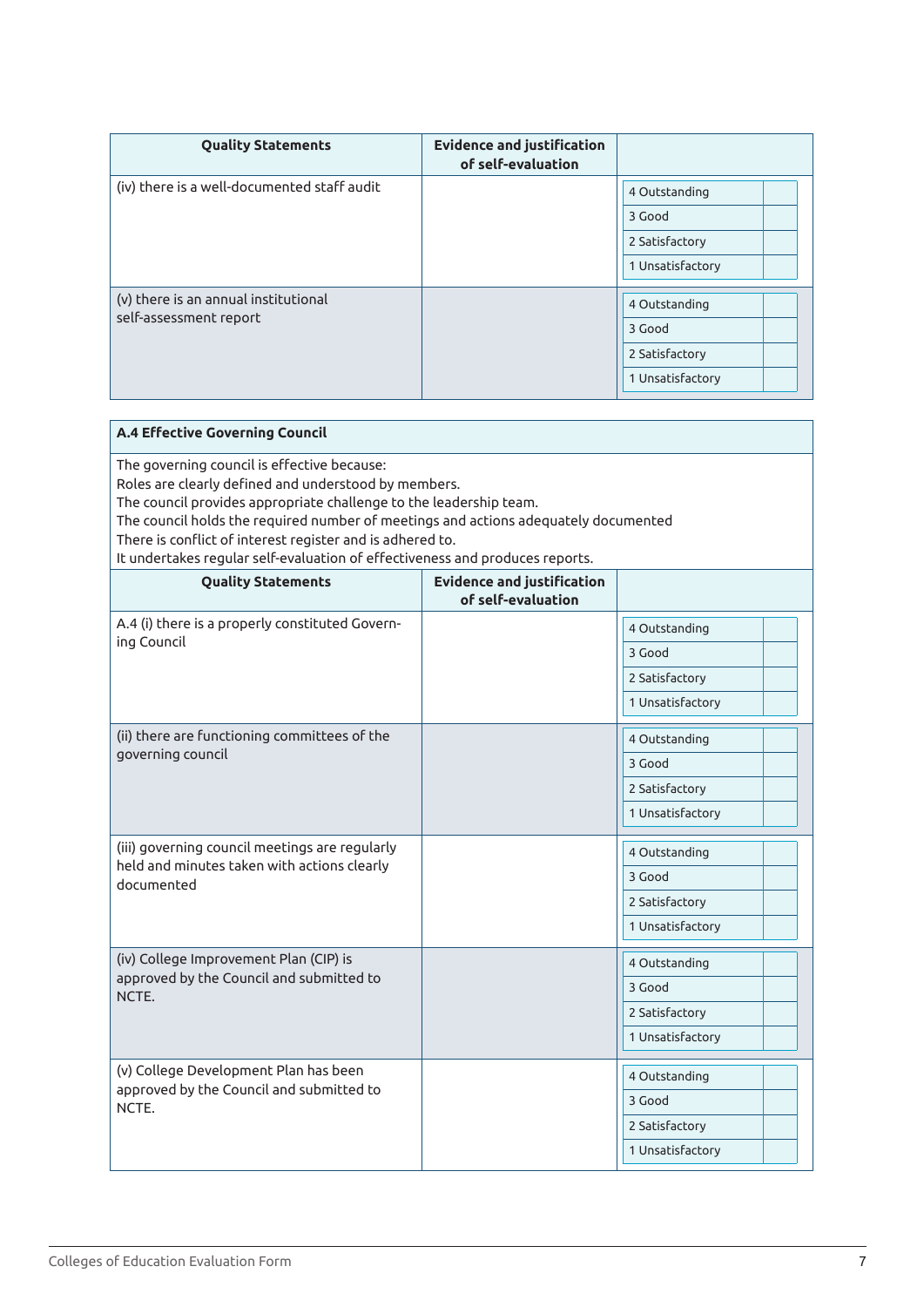| <b>Quality Statements</b>                                       | <b>Evidence and justification</b><br>of self-evaluation |                                    |
|-----------------------------------------------------------------|---------------------------------------------------------|------------------------------------|
| (vi) College regularly submits annual report to<br>NCTE and NAB |                                                         | 4 Outstanding<br>3 Good            |
|                                                                 |                                                         | 2 Satisfactory<br>1 Unsatisfactory |

| A.5 Effective Resource Management                                                                                    |
|----------------------------------------------------------------------------------------------------------------------|
| How efficient are the regulations and standing orders?                                                               |
| What are the funding priorities for the institution? How are they identified? How are funds allocated to priorities? |
| How are funds allocated to each Unit and Department? Give examples to support transparency of the financial          |
| management. Who monitors spending and how effective are the procedures? How effective are internal and               |
| external audits? Give examples.                                                                                      |
| Give examples to show the effectiveness of committees. Is membership reflective of the necessary expertise?          |
| How effective are committees? Give examples of positive action.                                                      |
| What is the quality of communication between committees, and how is this achieved?                                   |
| Can we demonstrate that the academic calendar is comprehensive and flexible enough to cope with                      |
| emergencies?                                                                                                         |

Can we demonstrate that there are reliable sources of funding to the College?

Can we demonstrate that the College operates a balanced budget?

| <b>Quality Statements</b>                                   | <b>Evidence and justification</b><br>of self-evaluation |                  |  |
|-------------------------------------------------------------|---------------------------------------------------------|------------------|--|
| A.5 (i) there are clear financial management                |                                                         | 4 Outstanding    |  |
| regulations and standing orders in place and<br>operational |                                                         | 3 Good           |  |
|                                                             |                                                         | 2 Satisfactory   |  |
|                                                             |                                                         | 1 Unsatisfactory |  |
| (ii) there is a functional finance committee                |                                                         | 4 Outstanding    |  |
|                                                             |                                                         | 3 Good           |  |
|                                                             |                                                         | 2 Satisfactory   |  |
|                                                             |                                                         | 1 Unsatisfactory |  |
| (iii) there are clear terms of reference for                |                                                         | 4 Outstanding    |  |
| relevant committees and are operationally<br>effective.     |                                                         | 3 Good           |  |
|                                                             |                                                         | 2 Satisfactory   |  |
|                                                             |                                                         | 1 Unsatisfactory |  |
| (iv) College budget has been prepared,                      |                                                         | 4 Outstanding    |  |
| approved by the governing council                           |                                                         | 3 Good           |  |
|                                                             |                                                         | 2 Satisfactory   |  |
|                                                             |                                                         | 1 Unsatisfactory |  |
| (v) approved budget has been submitted to                   |                                                         | 4 Outstanding    |  |
| NCTF.                                                       |                                                         | 3 Good           |  |
|                                                             |                                                         | 2 Satisfactory   |  |
|                                                             |                                                         | 1 Unsatisfactory |  |
|                                                             |                                                         |                  |  |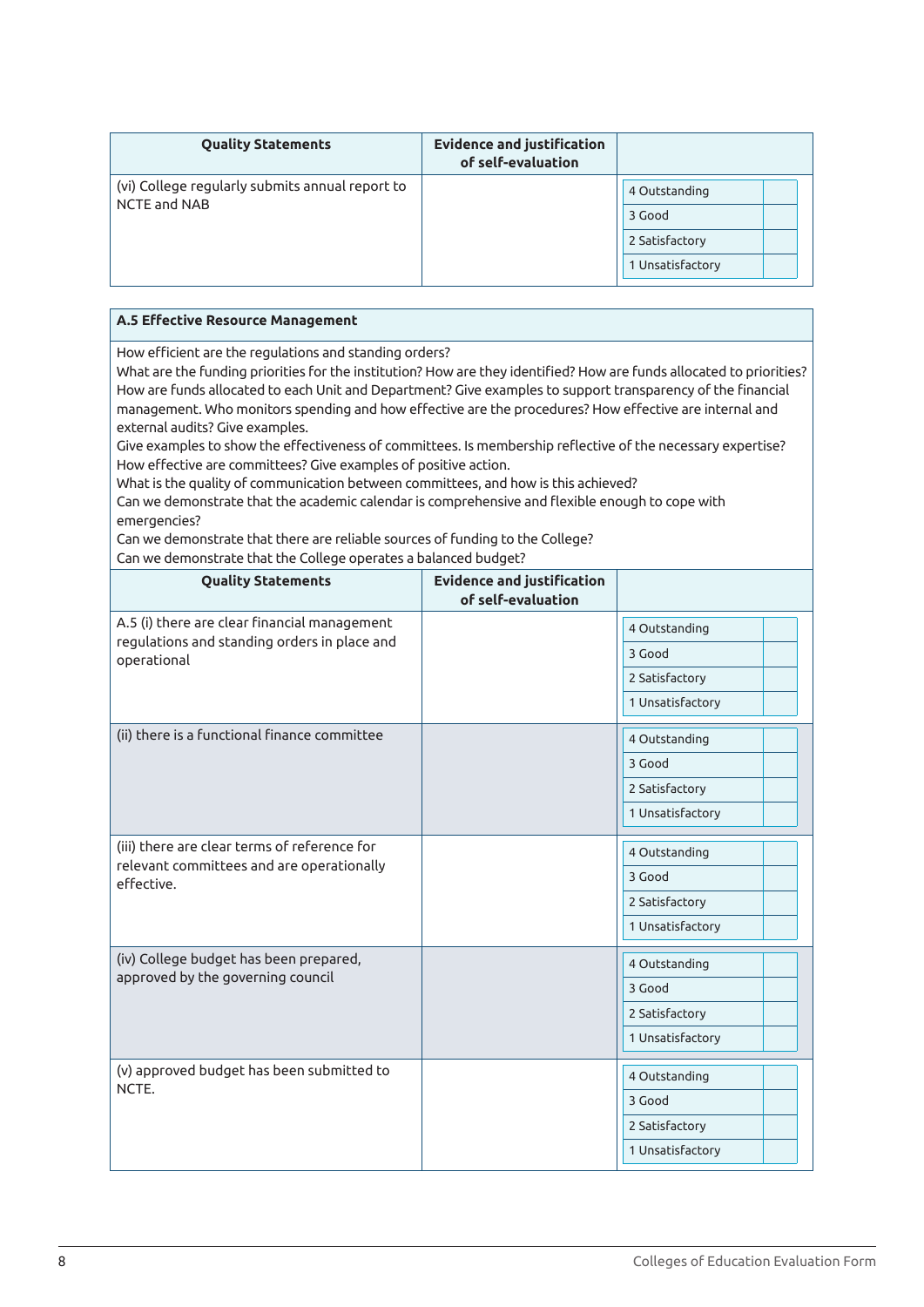| <b>Quality Statements</b>                                                                     | <b>Evidence and justification</b><br>of self-evaluation |                         |
|-----------------------------------------------------------------------------------------------|---------------------------------------------------------|-------------------------|
| (vi) College budget is linked to College                                                      |                                                         | 4 Outstanding           |
| Improvement Plan                                                                              |                                                         | 3 Good                  |
|                                                                                               |                                                         | 2 Satisfactory          |
|                                                                                               |                                                         | 1 Unsatisfactory        |
| (vii) there is an inventory of all College                                                    |                                                         | 4 Outstanding           |
| resources                                                                                     |                                                         | 3 Good                  |
|                                                                                               |                                                         | 2 Satisfactory          |
|                                                                                               |                                                         | 1 Unsatisfactory        |
| (viii) there is a robust internal financial                                                   |                                                         | 4 Outstanding           |
| management system and control.                                                                |                                                         | 3 Good                  |
|                                                                                               |                                                         | 2 Satisfactory          |
|                                                                                               |                                                         | 1 Unsatisfactory        |
| (ix) there is a functioning procurement                                                       |                                                         | 4 Outstanding           |
| committee (Entity Tender Committee)                                                           |                                                         | 3 Good                  |
|                                                                                               |                                                         | 2 Satisfactory          |
|                                                                                               |                                                         | 1 Unsatisfactory        |
| (x) there are sufficient funds to support                                                     |                                                         |                         |
| programmes                                                                                    |                                                         | 4 Outstanding<br>3 Good |
|                                                                                               |                                                         | 2 Satisfactory          |
|                                                                                               |                                                         | 1 Unsatisfactory        |
|                                                                                               |                                                         |                         |
| (xii) there is a transparent system of financial<br>management including regular internal and |                                                         | 4 Outstanding           |
| external auditing                                                                             |                                                         | 3 Good                  |
|                                                                                               |                                                         | 2 Satisfactory          |
|                                                                                               |                                                         | 1 Unsatisfactory        |
| (xii) all sources of income are legitimate and                                                |                                                         | 4 Outstanding           |
| known                                                                                         |                                                         | 3 Good                  |
|                                                                                               |                                                         | 2 Satisfactory          |
|                                                                                               |                                                         | 1 Unsatisfactory        |
| (xiii) there is an effective resource allocation                                              |                                                         | 4 Outstanding           |
| system and procedures                                                                         |                                                         | 3 Good                  |
|                                                                                               |                                                         | 2 Satisfactory          |
|                                                                                               |                                                         | 1 Unsatisfactory        |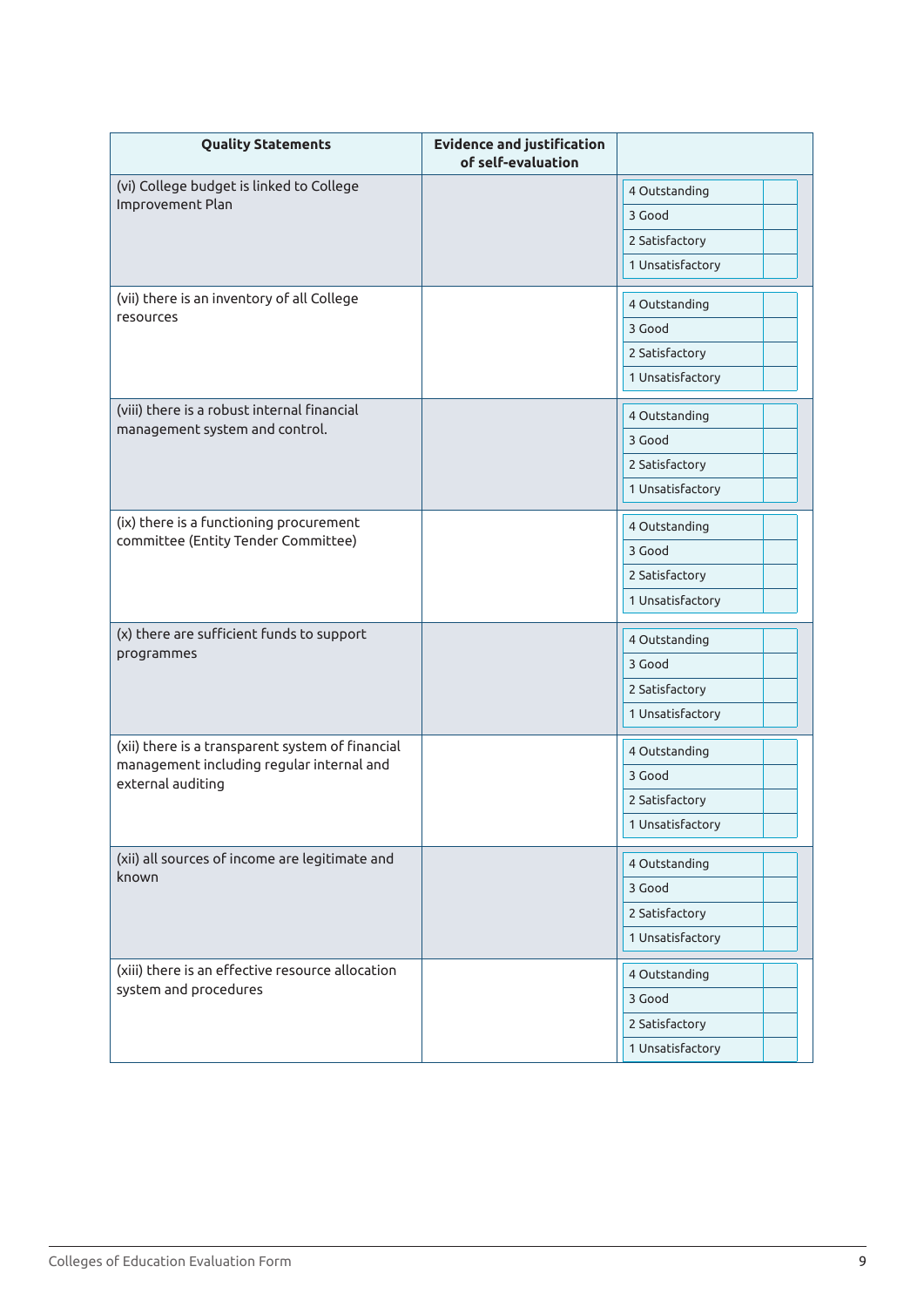#### **A.6 Implementation of College Improvement Plan**

How is the mission / vision statement achieved?

How often is the plan reviewed and by whom? How are we implementing the plan? Do we have a team approach? Who monitors progress of the plan and how? Do staff with specific responsibilities have appropriate knowledge and experience?

| <b>Quality Statements</b>                           | <b>Evidence and justification</b><br>of self-evaluation |                  |
|-----------------------------------------------------|---------------------------------------------------------|------------------|
| A.6 (i) it has a clear statement of the vision and  |                                                         | 4 Outstanding    |
| mission of the Institution                          |                                                         | 3 Good           |
|                                                     |                                                         | 2 Satisfactory   |
|                                                     |                                                         | 1 Unsatisfactory |
| (ii) it has a clear statement of objectives         |                                                         | 4 Outstanding    |
|                                                     |                                                         | 3 Good           |
|                                                     |                                                         | 2 Satisfactory   |
|                                                     |                                                         | 1 Unsatisfactory |
| (iii) it has sufficient statistical data to support |                                                         | 4 Outstanding    |
| the plan                                            |                                                         | 3 Good           |
|                                                     |                                                         | 2 Satisfactory   |
|                                                     |                                                         | 1 Unsatisfactory |
| (iv) it has clear and appropriate allocation of     |                                                         | 4 Outstanding    |
| responsibilities for implementation                 |                                                         | 3 Good           |
|                                                     |                                                         | 2 Satisfactory   |
|                                                     |                                                         | 1 Unsatisfactory |
|                                                     |                                                         |                  |
| (v) there is a clear progress monitoring plan       |                                                         | 4 Outstanding    |
|                                                     |                                                         | 3 Good           |
|                                                     |                                                         | 2 Satisfactory   |
|                                                     |                                                         | 1 Unsatisfactory |
| (vi) there isa clear plan for evaluation of         |                                                         | 4 Outstanding    |
| College Improvement Plan implementation.            |                                                         | 3 Good           |
|                                                     |                                                         | 2 Satisfactory   |
|                                                     |                                                         | 1 Unsatisfactory |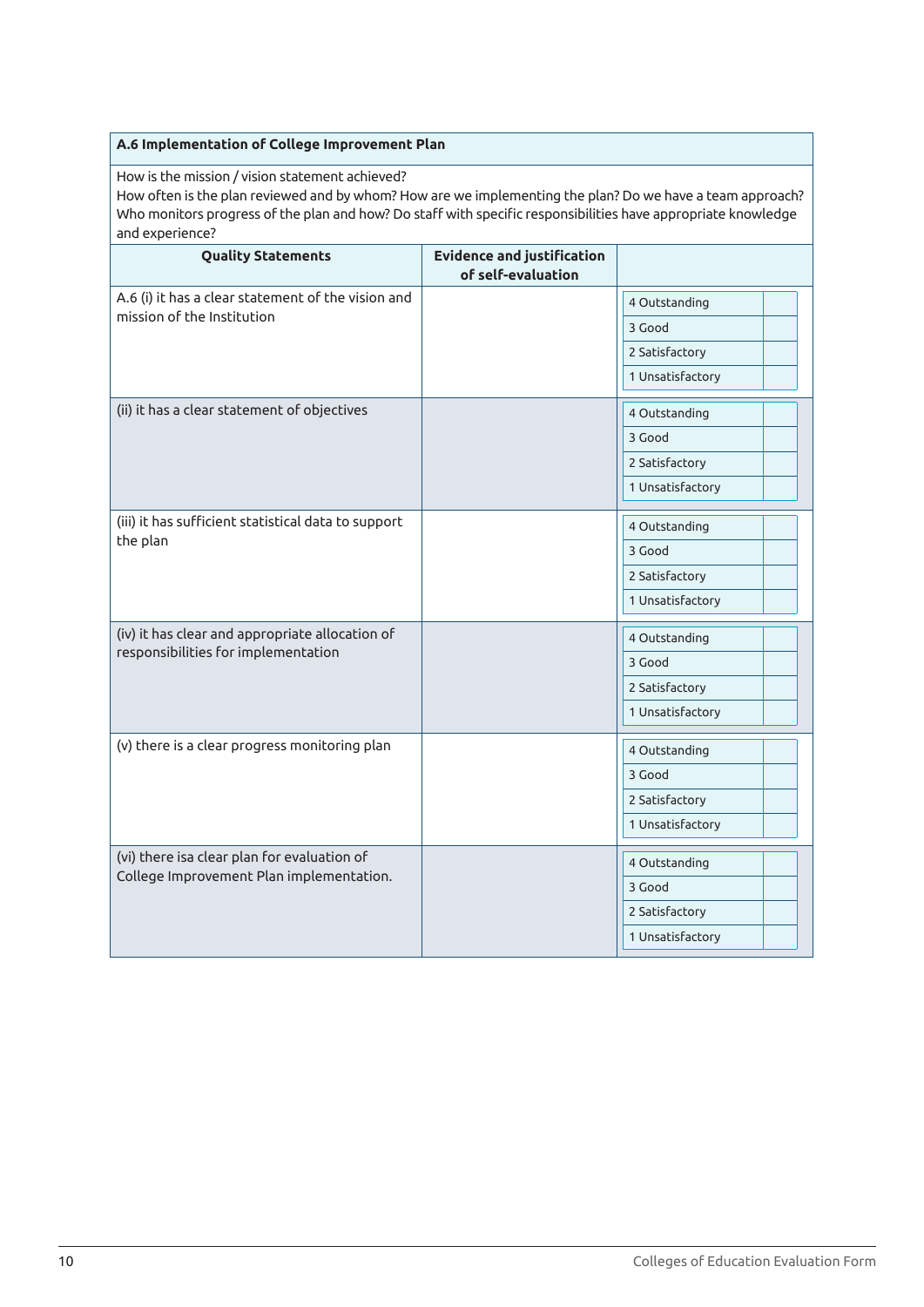#### **A.7 Quality of staff**

How effective is our recruitment process? Are interview questions searching enough? How are candidates graded?

 $\mid$  How professional are interviews? What is the quality of induction for new staff?

| <b>Quality Statements</b>                                                                                     | <b>Evidence and justification</b><br>of self-evaluation |                  |  |
|---------------------------------------------------------------------------------------------------------------|---------------------------------------------------------|------------------|--|
| A.7(i) the College operates an open and                                                                       |                                                         | 4 Outstanding    |  |
| transparent recruitment process.                                                                              |                                                         | 3 Good           |  |
|                                                                                                               |                                                         | 2 Satisfactory   |  |
|                                                                                                               |                                                         | 1 Unsatisfactory |  |
| (ii) the College staff have appropriate<br>qualifications, experience and rank                                |                                                         | 4 Outstanding    |  |
|                                                                                                               |                                                         | 3 Good           |  |
|                                                                                                               |                                                         | 2 Satisfactory   |  |
|                                                                                                               |                                                         | 1 Unsatisfactory |  |
| (iii) there are appropriate procedures for<br>assessing and identifying the Institution's staff-<br>ing needs |                                                         | 4 Outstanding    |  |
|                                                                                                               |                                                         | 3 Good           |  |
|                                                                                                               |                                                         | 2 Satisfactory   |  |
|                                                                                                               |                                                         | 1 Unsatisfactory |  |

| A.8 Effective Staff Professional Development                                                                                                                                                                                                                                                                                                    |  |                  |  |
|-------------------------------------------------------------------------------------------------------------------------------------------------------------------------------------------------------------------------------------------------------------------------------------------------------------------------------------------------|--|------------------|--|
| Give examples of training opportunities for staff. How have they disseminated information or skills?<br>What research opportunities are there? How does research benefit the institution?<br>How many staff have attended conferences, seminars, workshops etc. and show evidence of how the institution<br>is developed through such activity? |  |                  |  |
| <b>Evidence and justification</b><br><b>Quality Statements</b><br>of self-evaluation                                                                                                                                                                                                                                                            |  |                  |  |
| A.8 (i) it has a staff development policy in place                                                                                                                                                                                                                                                                                              |  | 4 Outstanding    |  |
| and is being implemented for academic and<br>non-academic staff                                                                                                                                                                                                                                                                                 |  | 3 Good           |  |
|                                                                                                                                                                                                                                                                                                                                                 |  | 2 Satisfactory   |  |
|                                                                                                                                                                                                                                                                                                                                                 |  | 1 Unsatisfactory |  |
| (ii) there are opportunities for on-the-job                                                                                                                                                                                                                                                                                                     |  | 4 Outstanding    |  |
| training                                                                                                                                                                                                                                                                                                                                        |  | 3 Good           |  |
|                                                                                                                                                                                                                                                                                                                                                 |  | 2 Satisfactory   |  |
|                                                                                                                                                                                                                                                                                                                                                 |  | 1 Unsatisfactory |  |
| (iii) there are opportunities to attend as                                                                                                                                                                                                                                                                                                      |  | 4 Outstanding    |  |
| appropriate, conferences, seminars, workshops                                                                                                                                                                                                                                                                                                   |  | 3 Good           |  |
| etc.                                                                                                                                                                                                                                                                                                                                            |  | 2 Satisfactory   |  |
|                                                                                                                                                                                                                                                                                                                                                 |  | 1 Unsatisfactory |  |
|                                                                                                                                                                                                                                                                                                                                                 |  |                  |  |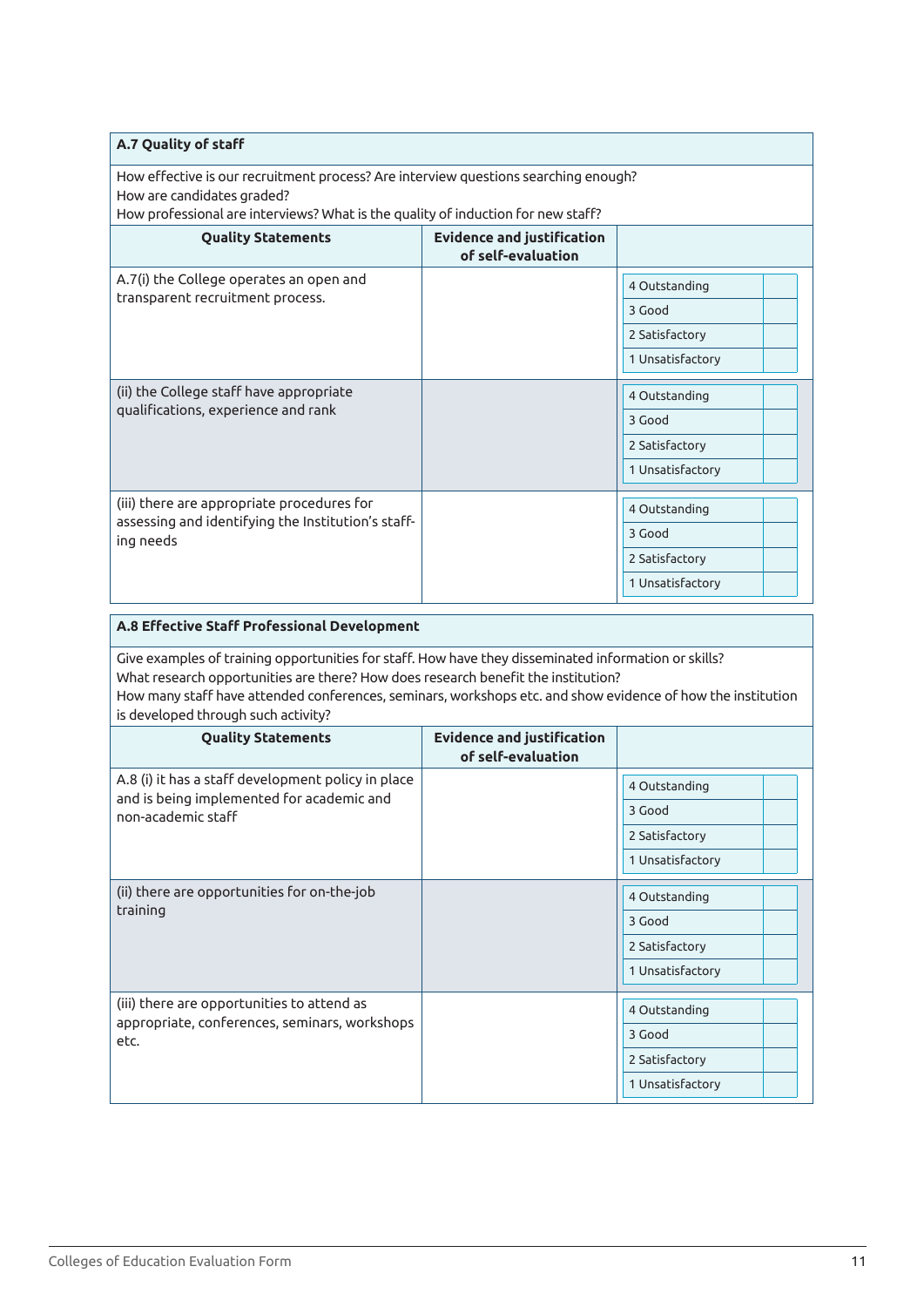| <b>Quality Statements</b>                                       | <b>Evidence and justification</b><br>of self-evaluation |                  |
|-----------------------------------------------------------------|---------------------------------------------------------|------------------|
| (iv) there is feedback from staff development<br>activities     |                                                         | 4 Outstanding    |
|                                                                 |                                                         | 3 Good           |
|                                                                 |                                                         | 2 Satisfactory   |
|                                                                 |                                                         | 1 Unsatisfactory |
| (v) research opportunities are made available as<br>appropriate |                                                         | 4 Outstanding    |
|                                                                 |                                                         |                  |
|                                                                 |                                                         | 3 Good           |
|                                                                 |                                                         | 2 Satisfactory   |
|                                                                 |                                                         | 1 Unsatisfactory |

| A.9 Gender Responsive Management and Inclusion                                                                                   |  |                                                               |  |
|----------------------------------------------------------------------------------------------------------------------------------|--|---------------------------------------------------------------|--|
| How does the College ensure that there is gender equity and equality?<br>There are gender responsiveness and inclusion policies. |  |                                                               |  |
| <b>Evidence and justification</b><br><b>Quality Statements</b><br>of self-evaluation                                             |  |                                                               |  |
| A.9 (i) there are strategies that encourage a<br>fair gender balance in both leadership and<br>management                        |  | 4 Outstanding<br>3 Good<br>2 Satisfactory<br>1 Unsatisfactory |  |
| (ii) there are policies that ensure gender<br>responsiveness and inclusion                                                       |  | 4 Outstanding<br>3 Good<br>2 Satisfactory<br>1 Unsatisfactory |  |

| Aggregated Value (AV) = | Total Evaluation Value<br>$=$ |  | Total Evaluation Value |
|-------------------------|-------------------------------|--|------------------------|
|                         | Number of Quality Statements  |  | 50                     |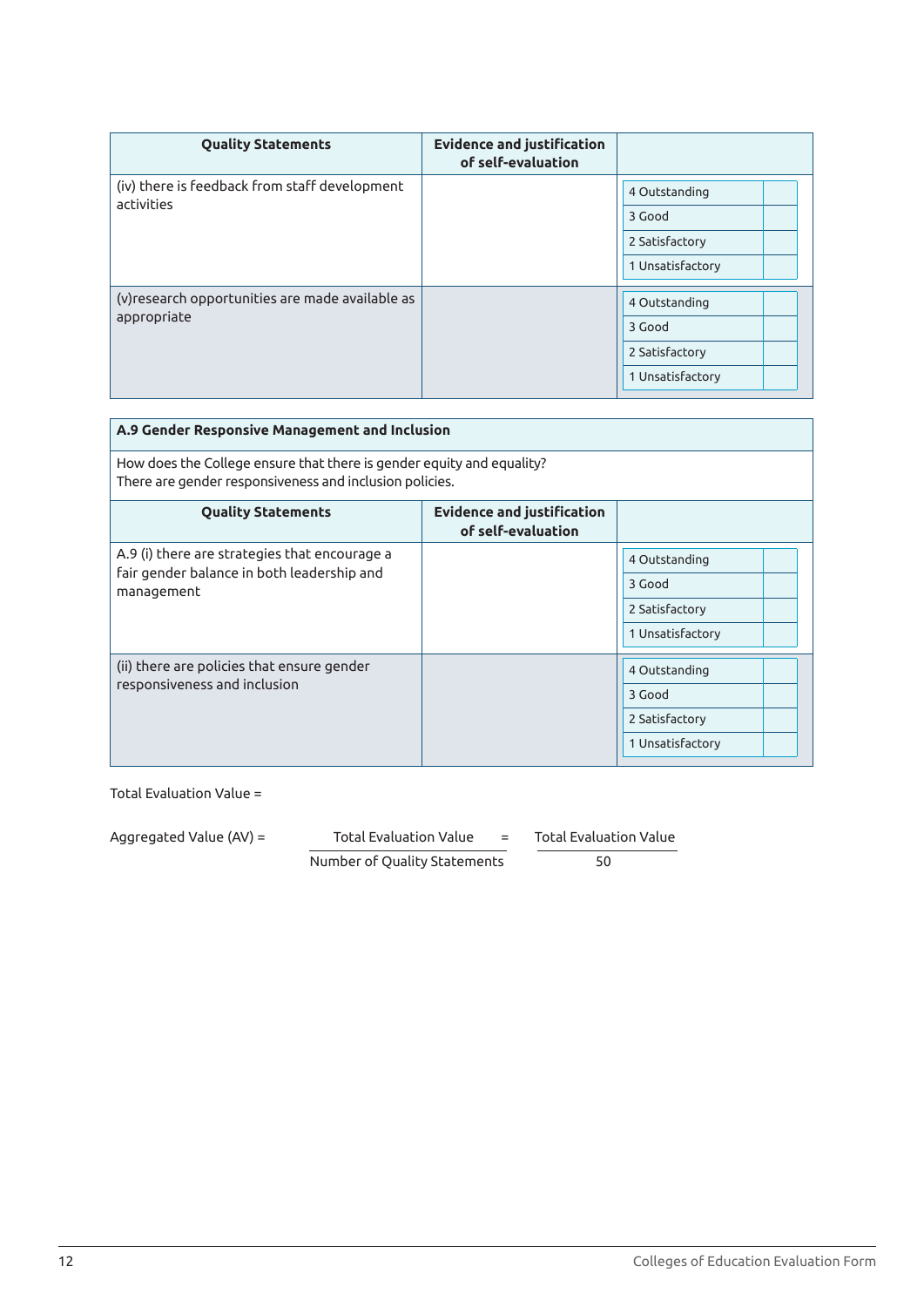# **TRAINING AND LEARNING**

The Teaching and Learning quality statements focus on:

Standards of attainment of student teachers over the course Overall quality of learners' achievement Quality of staff and the provision of opportunities for professional development Quality of student feedback

**B.1 National Standards of Teaching and Learning (it is compulsory to gain at least satisfactory in this area in order to achieve reaccreditation)**

Is a current edition of National Teachers' Standards readily available? How is it used? What are the priorities set out in the standards and how is the institution working towards achieving them? Are there challenges confronting the staff in implementing the standards?



#### **B.2 Policy, Teaching and Professional Development (It is compulsory to gain at least satisfactory in this area in order to achieve reaccreditation)**

How are courses planned to enable effective teaching of accredited programmes? How often and by who is the planning of lecturers evaluated? How are new staff supported in being able to produce quality, effective planning for all classes taught?

What are our curriculum priorities?

Do staff have the necessary knowledge and understanding of the curriculum to teach effectively? How is the quality of teaching monitored, evaluated, improved upon? Are classes observed? By whom, how often?

How is good practice shared?

What is the quality of course materials offered to students? How relevant is the course content to basic education needs?

What quality learning experiences are provided by teachers? Give examples

When do students and teacher trainers use ICT? What impact does it have on raising standards?

| <b>Quality Statements</b>                                                                                                    | <b>Evidence and justification</b><br>of self-evaluation |                         |
|------------------------------------------------------------------------------------------------------------------------------|---------------------------------------------------------|-------------------------|
| B.2 (i) there is a clear teaching and learning<br>policy with the aim to provide quality training<br>and learning            |                                                         | 4 Outstanding<br>3 Good |
|                                                                                                                              |                                                         | 2 Satisfactory          |
|                                                                                                                              |                                                         | 1 Unsatisfactory        |
| (ii) all academic staff have minimum<br>qualifications expected, subject knowledge<br>and experience to teach at the college |                                                         | 4 Outstanding           |
|                                                                                                                              |                                                         | 3 Good                  |
|                                                                                                                              |                                                         | 2 Satisfactory          |
|                                                                                                                              |                                                         | 1 Unsatisfactory        |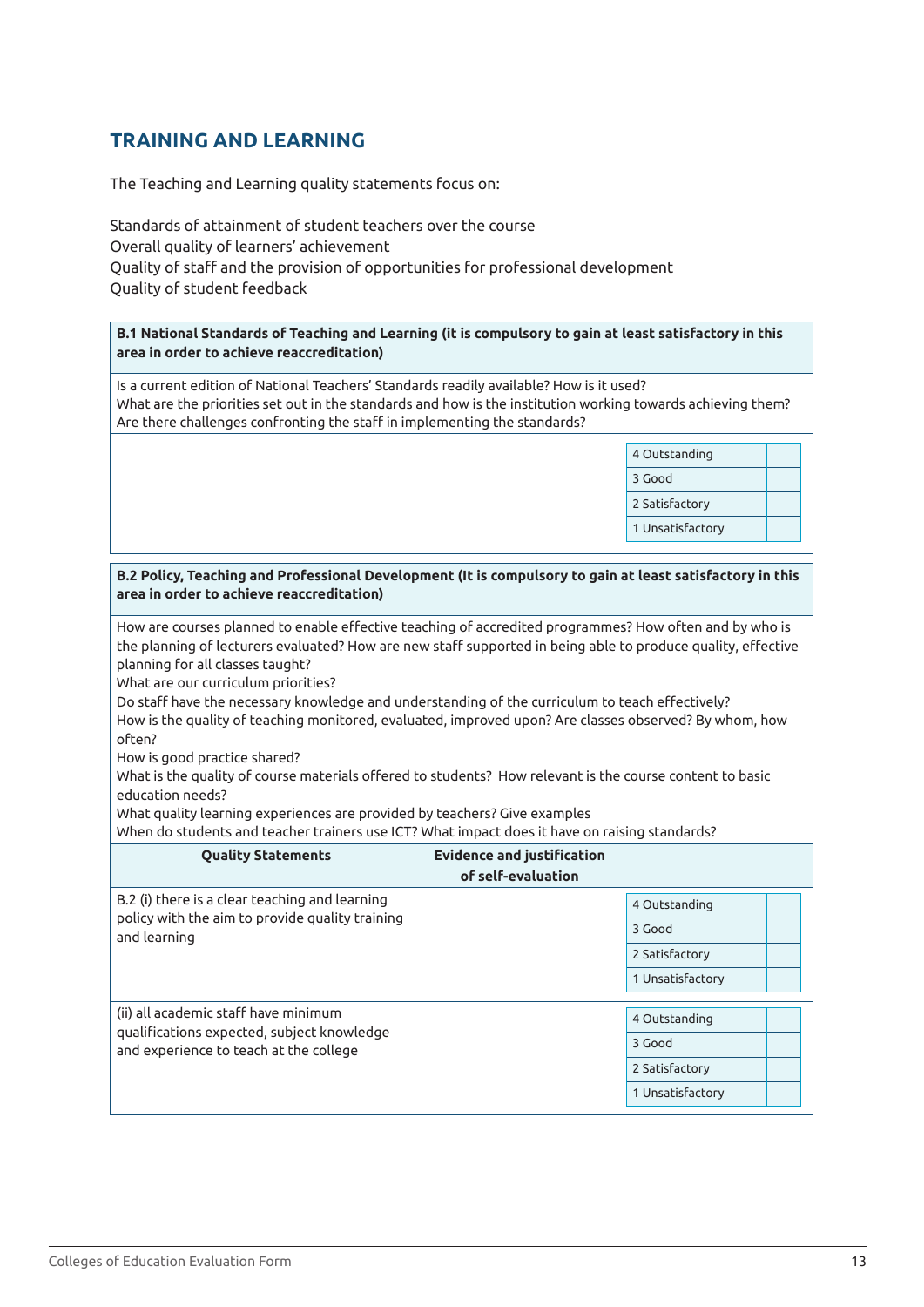| <b>Quality Statements</b>                                                                                                                           | <b>Evidence and justification</b><br>of self-evaluation |                  |
|-----------------------------------------------------------------------------------------------------------------------------------------------------|---------------------------------------------------------|------------------|
| (iii) opportunities for further training and                                                                                                        |                                                         | 4 Outstanding    |
| in-service programmes are clearly defined                                                                                                           |                                                         | 3 Good           |
|                                                                                                                                                     |                                                         | 2 Satisfactory   |
|                                                                                                                                                     |                                                         | 1 Unsatisfactory |
| (iv) it has a curriculum that is flexibly                                                                                                           |                                                         | 4 Outstanding    |
| structured to meet the needs and challenges<br>of the basic education teacher                                                                       |                                                         | 3 Good           |
|                                                                                                                                                     |                                                         | 2 Satisfactory   |
|                                                                                                                                                     |                                                         | 1 Unsatisfactory |
| (v) there is documentary evidence of staff                                                                                                          |                                                         | 4 Outstanding    |
| participation in professional development<br>programmes                                                                                             |                                                         | 3 Good           |
|                                                                                                                                                     |                                                         | 2 Satisfactory   |
|                                                                                                                                                     |                                                         | 1 Unsatisfactory |
| (vi) ICT is appropriately used for teaching and                                                                                                     |                                                         | 4 Outstanding    |
| learning                                                                                                                                            |                                                         | 3 Good           |
|                                                                                                                                                     |                                                         | 2 Satisfactory   |
|                                                                                                                                                     |                                                         | 1 Unsatisfactory |
| (vii) tutors and trainee teachers have access<br>to a variety of resources: a library, videos, the<br>internet, and realia (concrete teaching aids) |                                                         | 4 Outstanding    |
|                                                                                                                                                     |                                                         | 3 Good           |
|                                                                                                                                                     |                                                         | 2 Satisfactory   |
|                                                                                                                                                     |                                                         | 1 Unsatisfactory |

**B.3 Curriculum and Learning in accordance with the NCTE and NAB Minimum Standards(it is compulsory to gain at least satisfactory in this area in order to achieve accreditation)**

Are all courses allocated time appropriately? How is a balance achieved between teaching theory and practice? Does course planning demonstrate the balance between theory and practice? Do assignments show a balance?

| <b>Quality Statements</b>                                                                          | <b>Evidence and justification</b><br>of self-evaluation |                  |
|----------------------------------------------------------------------------------------------------|---------------------------------------------------------|------------------|
| B.3 (i) there is a well-defined course outline<br>that provides a clear course description, course |                                                         | 4 Outstanding    |
| objective, mode of assessment and suggested                                                        |                                                         | 3 Good           |
| reading list                                                                                       |                                                         | 2 Satisfactory   |
|                                                                                                    |                                                         | 1 Unsatisfactory |
| (ii) the demands of the curriculum ensure high<br>standards of academic provision                  |                                                         | 4 Outstanding    |
|                                                                                                    |                                                         | 3 Good           |
|                                                                                                    |                                                         | 2 Satisfactory   |
|                                                                                                    |                                                         | 1 Unsatisfactory |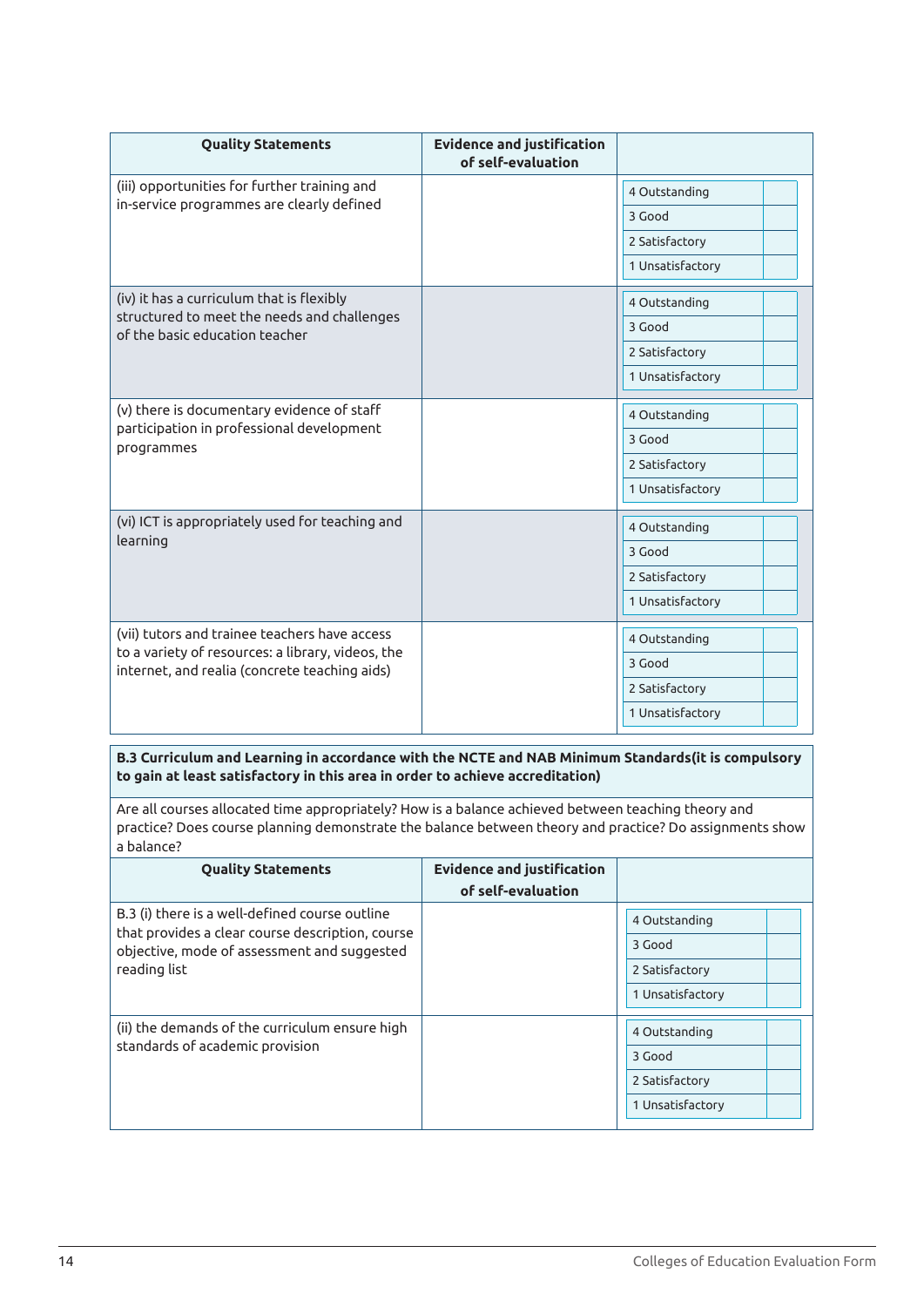| <b>Quality Statements</b>                                                                | <b>Evidence and justification</b><br>of self-evaluation |                                    |
|------------------------------------------------------------------------------------------|---------------------------------------------------------|------------------------------------|
| (iii) there are appropriate resources to support<br>the implementation of the curriculum |                                                         | 4 Outstanding<br>3 Good            |
|                                                                                          |                                                         | 2 Satisfactory<br>1 Unsatisfactory |

#### **B.4 Qualitymicro-teaching, practicum and teaching practice - (it is compulsory to gain at least satisfactory in this area in order to achieve reaccreditation)**

How does the teaching practice assessment reflect the importance of a learner centred approach (i.e. activity-based teaching; learner participation; etc.)? How frequently are students required to participate in micro teaching and practicum? How effective are the micro-teaching tasks in raising the standards of teaching practice? Is there adequate supervision of students on teaching practice? What is the quality of the schools used for the purposes of teaching practice and practicum?

How useful for students are the teaching practice supervision feedback by mentors and lead mentors?

| <b>Quality Statements</b>                                                                  | <b>Evidence and justification</b><br>of self-evaluation |                  |
|--------------------------------------------------------------------------------------------|---------------------------------------------------------|------------------|
| B.4 (i) there are clear guidelines and mentoring                                           |                                                         | 4 Outstanding    |
| procedures for student teachers on teaching<br>practice                                    |                                                         | 3 Good           |
|                                                                                            |                                                         | 2 Satisfactory   |
|                                                                                            |                                                         | 1 Unsatisfactory |
| (ii) there are records of student teachers on                                              |                                                         | 4 Outstanding    |
| teaching practice receiving detailed and quality<br>feedback from mentors and lead mentors |                                                         | 3 Good           |
|                                                                                            |                                                         | 2 Satisfactory   |
|                                                                                            |                                                         | 1 Unsatisfactory |
| (iii) there are schedules for student                                                      |                                                         | 4 Outstanding    |
| teachers' micro-teaching on the college<br>academic calendar                               |                                                         | 3 Good           |
|                                                                                            |                                                         | 2 Satisfactory   |
|                                                                                            |                                                         | 1 Unsatisfactory |
| (iv) there are records of tutors' regular                                                  |                                                         | 4 Outstanding    |
| meetings to reflect on their practice                                                      |                                                         | 3 Good           |
|                                                                                            |                                                         | 2 Satisfactory   |
|                                                                                            |                                                         | 1 Unsatisfactory |

Total Evaluation Value =

Aggregated Value (AV) =

Aggregated Value (AV) = 
$$
\overline{10} = \overline{10} = \overline{15}
$$

\nNumber of Quality Statements

\nOutput

\nDescription: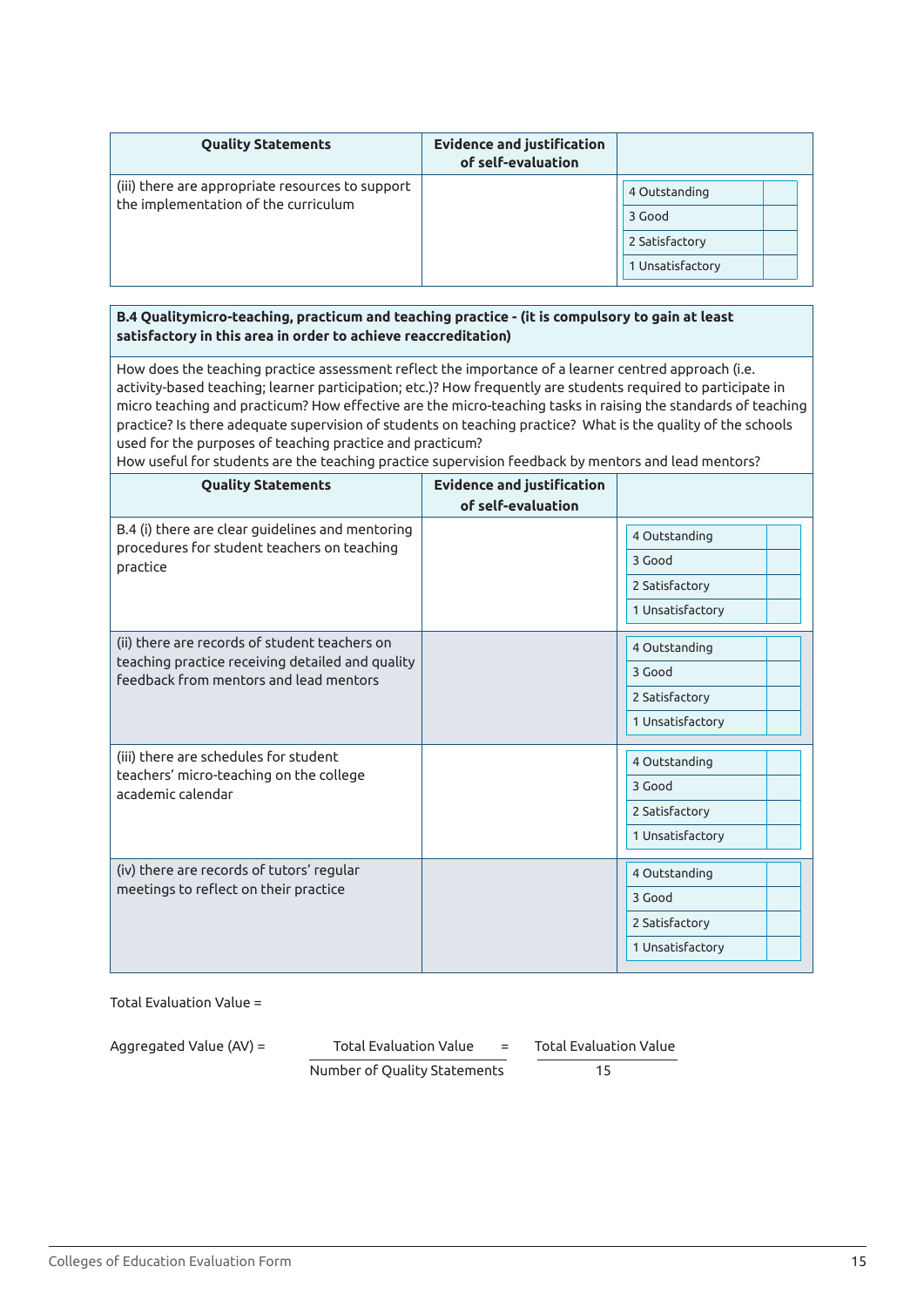# **ENVIRONMENT AND INFRASTRUCTURE**

The Environment and Infrastructure quality statements focus on:

Quality and adequacy of facilities Quality of health and safety provisions Provision for equality and diversity Community of learning

#### **C.1 Provision of quality physical infrastructure for effective programmes delivery**

Are there adequate and accessible lecture rooms?

Are there adequate and accessible science laboratories?

Are there clean and adequate toilets and washrooms?

Are there reliable source of water and electricity?

Is the transport arrangement for fieldtrips and teaching practice functional?

Are facilities provided disability friendly?

How well does the infrastructure support all programmes?

Is there an estates strategy? Does it link directly to the priorities identified in the College Improvement Plan? How and when is the estates strategy reviewed?

Are there recreational facilities provided?

Are the recreational facilities provided adequate?

| 4 Outstanding    |  |
|------------------|--|
| 3 Good           |  |
| 2 Satisfactory   |  |
| 1 Unsatisfactory |  |

#### **C.2 Provision of resources that effectively support teaching and learning**

How accessible is the library to staff and students? Is it well used? How modern and relevant are the texts/ journals etc.? Are there sufficient materials?

What is the quality of support services for staff & students?

| <b>Quality Statements</b>                                           | <b>Evidence and justification</b><br>of self-evaluation |                  |
|---------------------------------------------------------------------|---------------------------------------------------------|------------------|
| C.2 (i) there is a computer laboratory which is                     |                                                         | 4 Outstanding    |
| well equipped.                                                      |                                                         | 3 Good           |
|                                                                     |                                                         | 2 Satisfactory   |
|                                                                     |                                                         | 1 Unsatisfactory |
| (ii) internet connectivity is available and<br>reliable.            |                                                         | 4 Outstanding    |
|                                                                     |                                                         | 3 Good           |
|                                                                     |                                                         | 2 Satisfactory   |
|                                                                     |                                                         | 1 Unsatisfactory |
| (iii) there are qualified staff to provide ICT<br>technical support |                                                         | 4 Outstanding    |
|                                                                     |                                                         | 3 Good           |
|                                                                     |                                                         | 2 Satisfactory   |
|                                                                     |                                                         | 1 Unsatisfactory |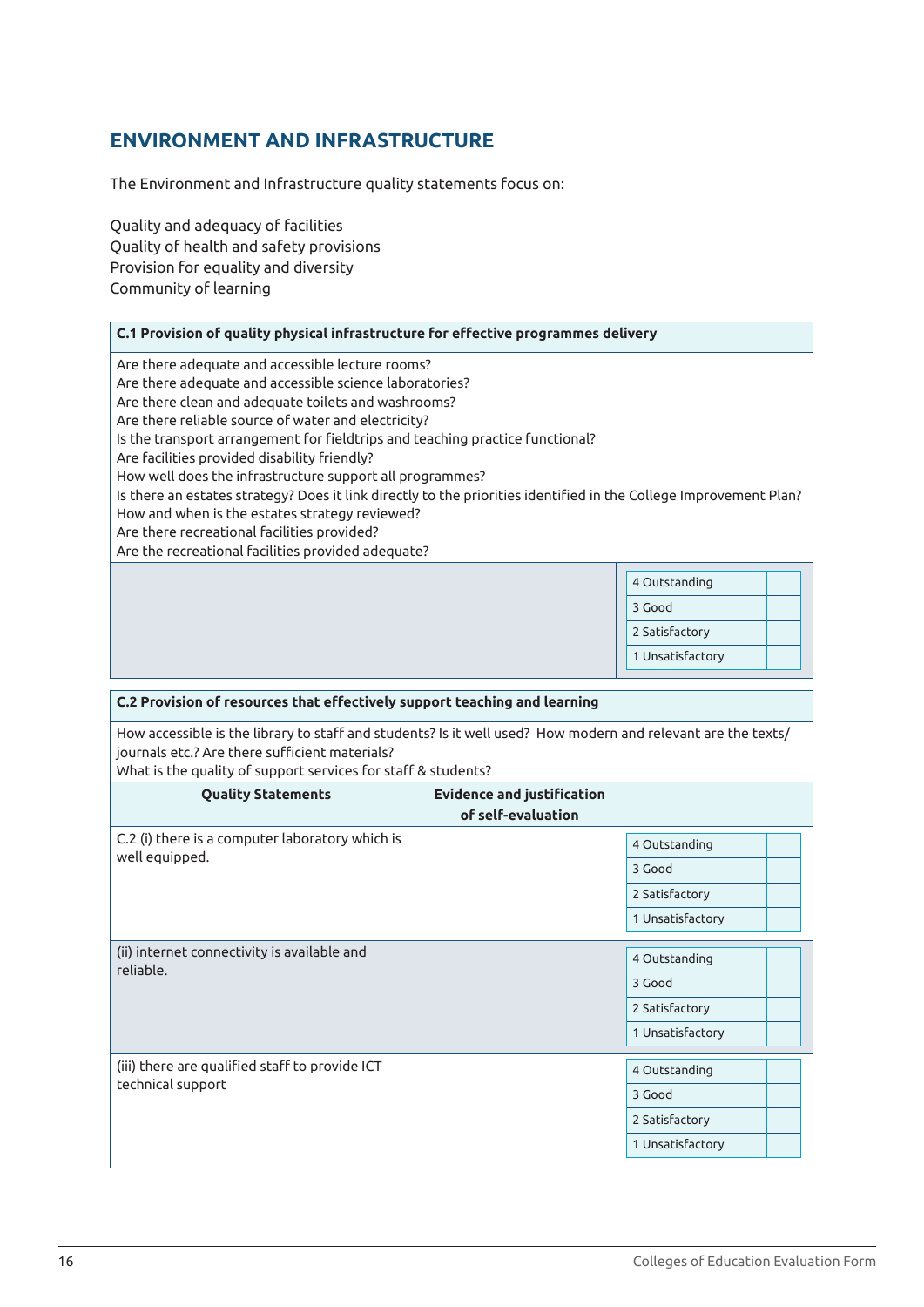| <b>Quality Statements</b>                                                      | <b>Evidence and justification</b><br>of self-evaluation |                  |
|--------------------------------------------------------------------------------|---------------------------------------------------------|------------------|
| (iv) there is a well-equipped resource centre to                               |                                                         | 4 Outstanding    |
| support the preparation of teaching and<br>learning materials                  |                                                         | 3 Good           |
|                                                                                |                                                         | 2 Satisfactory   |
|                                                                                |                                                         | 1 Unsatisfactory |
| (v) there is a periodic maintenance and                                        |                                                         | 4 Outstanding    |
| upgrade of ICT facilities.                                                     |                                                         | 3 Good           |
|                                                                                |                                                         | 2 Satisfactory   |
|                                                                                |                                                         | 1 Unsatisfactory |
| (vi) there are adequate resources to support<br>quality teaching and learning. |                                                         | 4 Outstanding    |
|                                                                                |                                                         | 3 Good           |
|                                                                                |                                                         | 2 Satisfactory   |
|                                                                                |                                                         | 1 Unsatisfactory |

| <b>C.3 Quality health and safety provisions</b>                                                                                                                                                                                                                                            |                                   |                  |
|--------------------------------------------------------------------------------------------------------------------------------------------------------------------------------------------------------------------------------------------------------------------------------------------|-----------------------------------|------------------|
| What public health and sanitation arrangements are in place?<br>Is there a health and safety policy? How inclusive is the health and safety policy?<br>What is the overall appropriateness of furniture for various spaces and rooms?<br>Are the facilities and resources well maintained? |                                   |                  |
| <b>Quality Statements</b>                                                                                                                                                                                                                                                                  | <b>Evidence and justification</b> |                  |
|                                                                                                                                                                                                                                                                                            | of self-evaluation                |                  |
| C.3 (i) there are public health and sanitation<br>arrangements for both staff and student                                                                                                                                                                                                  |                                   | 4 Outstanding    |
| teachers                                                                                                                                                                                                                                                                                   |                                   | 3 Good           |
|                                                                                                                                                                                                                                                                                            |                                   | 2 Satisfactory   |
|                                                                                                                                                                                                                                                                                            |                                   | 1 Unsatisfactory |
| (ii) there are adequate health and safety<br>measures including an all-inclusive policy and                                                                                                                                                                                                |                                   | 4 Outstanding    |
| risk register                                                                                                                                                                                                                                                                              |                                   | 3 Good           |
|                                                                                                                                                                                                                                                                                            |                                   | 2 Satisfactory   |
|                                                                                                                                                                                                                                                                                            |                                   | 1 Unsatisfactory |
| (iii) there is an inclusive college policy for HIV                                                                                                                                                                                                                                         |                                   | 4 Outstanding    |
| and AIDS education and awareness creation.                                                                                                                                                                                                                                                 |                                   | 3 Good           |
|                                                                                                                                                                                                                                                                                            |                                   | 2 Satisfactory   |
|                                                                                                                                                                                                                                                                                            |                                   | 1 Unsatisfactory |
| (iv) there are adequate furniture for                                                                                                                                                                                                                                                      |                                   | 4 Outstanding    |
| lecture rooms, offices and laboratories                                                                                                                                                                                                                                                    |                                   | 3 Good           |
|                                                                                                                                                                                                                                                                                            |                                   | 2 Satisfactory   |
|                                                                                                                                                                                                                                                                                            |                                   | 1 Unsatisfactory |
|                                                                                                                                                                                                                                                                                            |                                   |                  |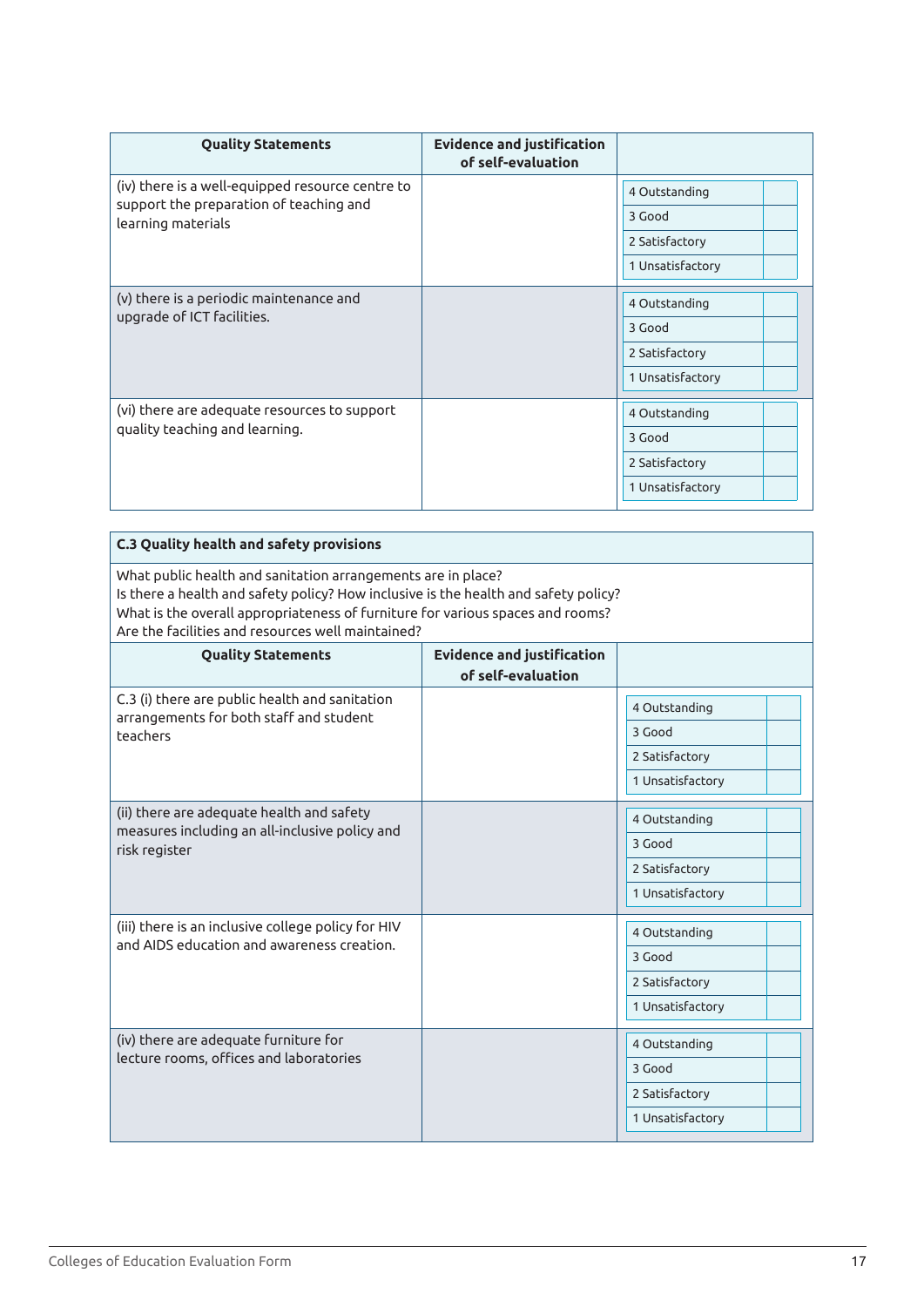| <b>Quality Statements</b>                                                                       | <b>Evidence and justification</b><br>of self-evaluation |                  |
|-------------------------------------------------------------------------------------------------|---------------------------------------------------------|------------------|
| (v) there are appropriate furniture for lecture                                                 |                                                         | 4 Outstanding    |
| rooms, offices and laboratories                                                                 |                                                         | 3 Good           |
|                                                                                                 |                                                         | 2 Satisfactory   |
|                                                                                                 |                                                         | 1 Unsatisfactory |
| (vi) there are safety equipment e.g. firefighting<br>equipment in all buildings                 |                                                         | 4 Outstanding    |
|                                                                                                 |                                                         | 3 Good           |
|                                                                                                 |                                                         | 2 Satisfactory   |
|                                                                                                 |                                                         | 1 Unsatisfactory |
| (vii) there are fire safety measures which are<br>well publicised within the college community. |                                                         | 4 Outstanding    |
|                                                                                                 |                                                         | 3 Good           |
|                                                                                                 |                                                         | 2 Satisfactory   |
|                                                                                                 |                                                         | 1 Unsatisfactory |

**C.4 Strategies for quality learning environment and infrastructure**

How well is infrastructure funded? Are there sufficient staff to manage infrastructure? What are the views held by students and staff about the quality of the environment, supply of electricity and water and sporting facilities? How is this evidence gathered? What first impressions would be made by visitors to the institution?

What is the quality of hostel accommodation?

| <b>Quality Statements</b>                        | <b>Evidence and justification</b><br>of self-evaluation |                  |
|--------------------------------------------------|---------------------------------------------------------|------------------|
| C.4 (i) there is an environment and              |                                                         | 4 Outstanding    |
| infrastructure audit                             |                                                         | 3 Good           |
|                                                  |                                                         | 2 Satisfactory   |
|                                                  |                                                         | 1 Unsatisfactory |
| (ii) there is an infrastructure development plan |                                                         | 4 Outstanding    |
|                                                  |                                                         | 3 Good           |
|                                                  |                                                         | 2 Satisfactory   |
|                                                  |                                                         | 1 Unsatisfactory |
| (iii) there is a functioning works and physical  |                                                         | 4 Outstanding    |
| development committee                            |                                                         | 3 Good           |
|                                                  |                                                         | 2 Satisfactory   |
|                                                  |                                                         | 1 Unsatisfactory |
| (iv) there is an established maintenance Unit    |                                                         | 4 Outstanding    |
| with qualified staff                             |                                                         | 3 Good           |
|                                                  |                                                         | 2 Satisfactory   |
|                                                  |                                                         | 1 Unsatisfactory |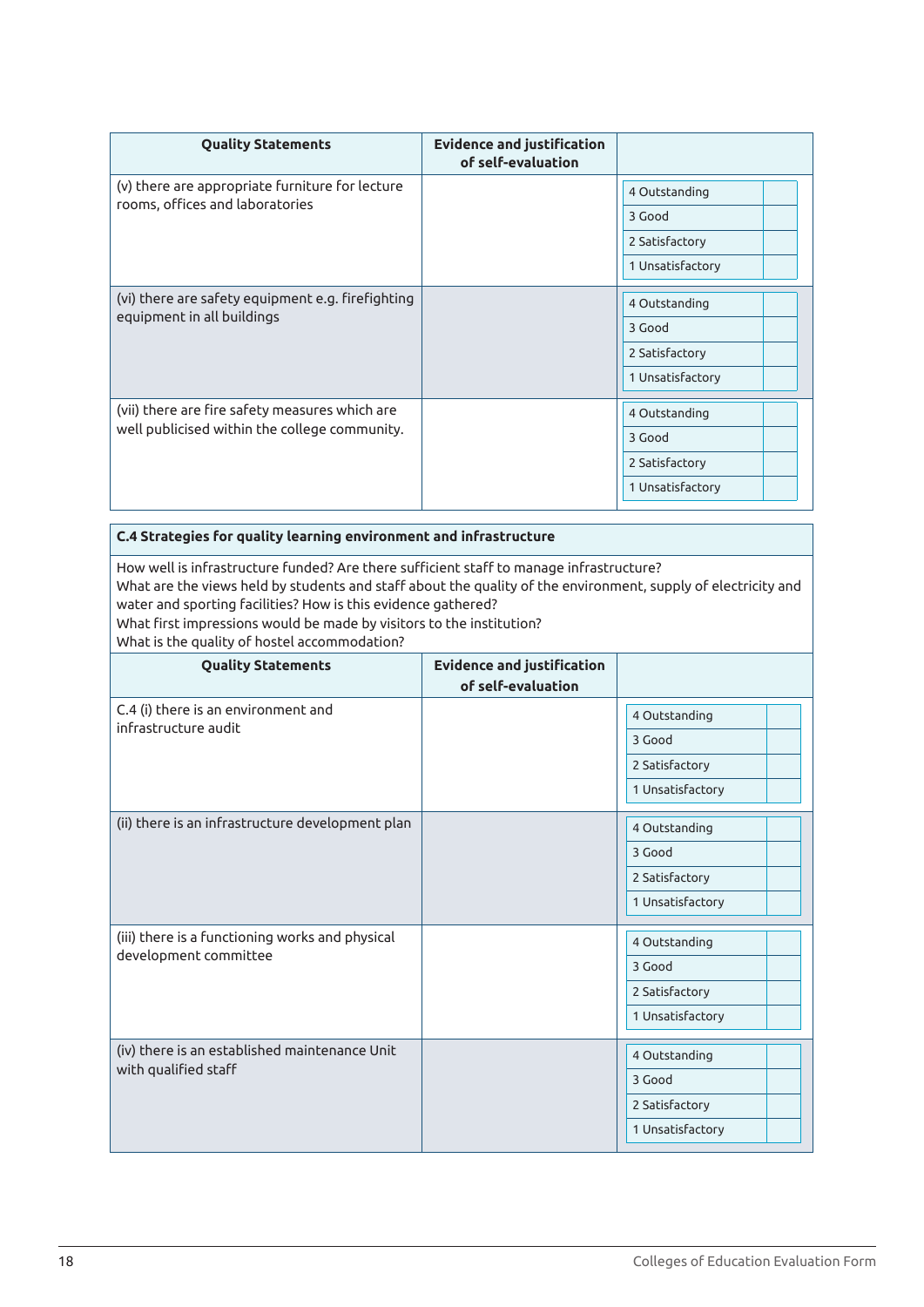| <b>Quality Statements</b>                                                   | <b>Evidence and justification</b><br>of self-evaluation |                  |
|-----------------------------------------------------------------------------|---------------------------------------------------------|------------------|
| (v) there are Acceptable Use Policies for and                               |                                                         | 4 Outstanding    |
| the following that are operational: ICT,<br>Workshop and Science Laboratory |                                                         | 3 Good           |
|                                                                             |                                                         | 2 Satisfactory   |
|                                                                             |                                                         | 1 Unsatisfactory |
| (vi) there is Library Acceptable Use Policy and it                          |                                                         | 4 Outstanding    |
| is operational                                                              |                                                         | 3 Good           |
|                                                                             |                                                         | 2 Satisfactory   |
|                                                                             |                                                         | 1 Unsatisfactory |
| (vii) there is a strategy document for                                      |                                                         | 4 Outstanding    |
| integrating ICT into teaching, research and<br>assessment                   |                                                         | 3 Good           |
|                                                                             |                                                         | 2 Satisfactory   |
|                                                                             |                                                         | 1 Unsatisfactory |
| (viii) there is a title document to the                                     |                                                         | 4 Outstanding    |
| College land and the College is secured.                                    |                                                         | 3 Good           |
|                                                                             |                                                         | 2 Satisfactory   |
|                                                                             |                                                         | 1 Unsatisfactory |
| (ix) there is an architectural design of<br>college facility                |                                                         | 4 Outstanding    |
|                                                                             |                                                         | 3 Good           |
|                                                                             |                                                         | 2 Satisfactory   |
|                                                                             |                                                         | 1 Unsatisfactory |

Aggregated Value (AV) = Total Evaluation Value = Total Evaluation Value

Number of Quality Statements 23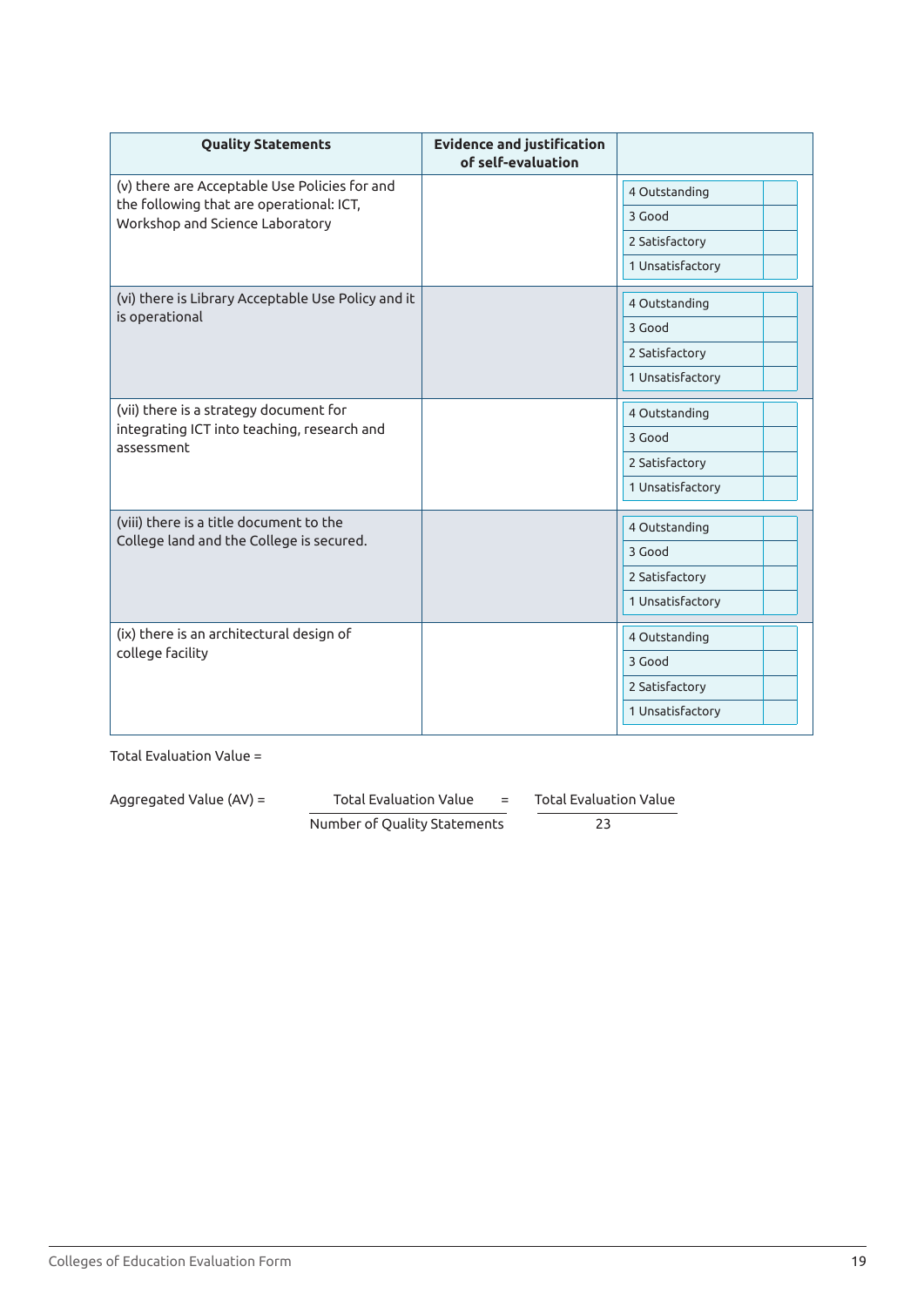# **ASSESSMENT**

The Assessment quality statements focus on: The diversity of tools used to assess learning Effective use of assessment to enhance learning Internal controls for assessment to ensure conformity, quality and integrity

# **D.1 Diversity of Assessment tools** What range of assessment tools are in use? How were the assessment tools developed? (expectation is to use an inclusive and collaborative approach) Are staff familiar with and using effectively the assessment tools? 4 Outstanding 3 Good 2 Satisfactory 1 Unsatisfactory

#### **D.2 Quality of Assessment tools and examination procedures**

Are the institution's external examiners made up of qualified and experienced experts?

What are the criteria for appointment of external examiners?

How detailed and effective are the reports of external examiners?

How are examination questions designed and evaluated? Consider how well examination questions reflect the needs of the primary school curriculum.

How efficient are administrative processes and is ICT used?

How is marking of student teachers' scripts monitored?

| <b>Quality Statements</b>                                                                                               | <b>Evidence and justification</b><br>of self-evaluation |                  |
|-------------------------------------------------------------------------------------------------------------------------|---------------------------------------------------------|------------------|
| D.2 (i) there are appropriate marking schemes                                                                           |                                                         | 4 Outstanding    |
| for every assessment item                                                                                               |                                                         | 3 Good           |
|                                                                                                                         |                                                         | 2 Satisfactory   |
|                                                                                                                         |                                                         | 1 Unsatisfactory |
| (ii) assessment and examination timetables are<br>timely published                                                      |                                                         | 4 Outstanding    |
|                                                                                                                         |                                                         | 3 Good           |
|                                                                                                                         |                                                         | 2 Satisfactory   |
|                                                                                                                         |                                                         | 1 Unsatisfactory |
| (iii) there is evidence of compliance with the<br>standard of coverage of content when setting<br>examination questions |                                                         | 4 Outstanding    |
|                                                                                                                         |                                                         | 3 Good           |
|                                                                                                                         |                                                         | 2 Satisfactory   |
|                                                                                                                         |                                                         | 1 Unsatisfactory |
| (iv) there is a well-defined grading system that                                                                        |                                                         | 4 Outstanding    |
| has been clearly communicated to all students                                                                           |                                                         | 3 Good           |
|                                                                                                                         |                                                         | 2 Satisfactory   |
|                                                                                                                         |                                                         | 1 Unsatisfactory |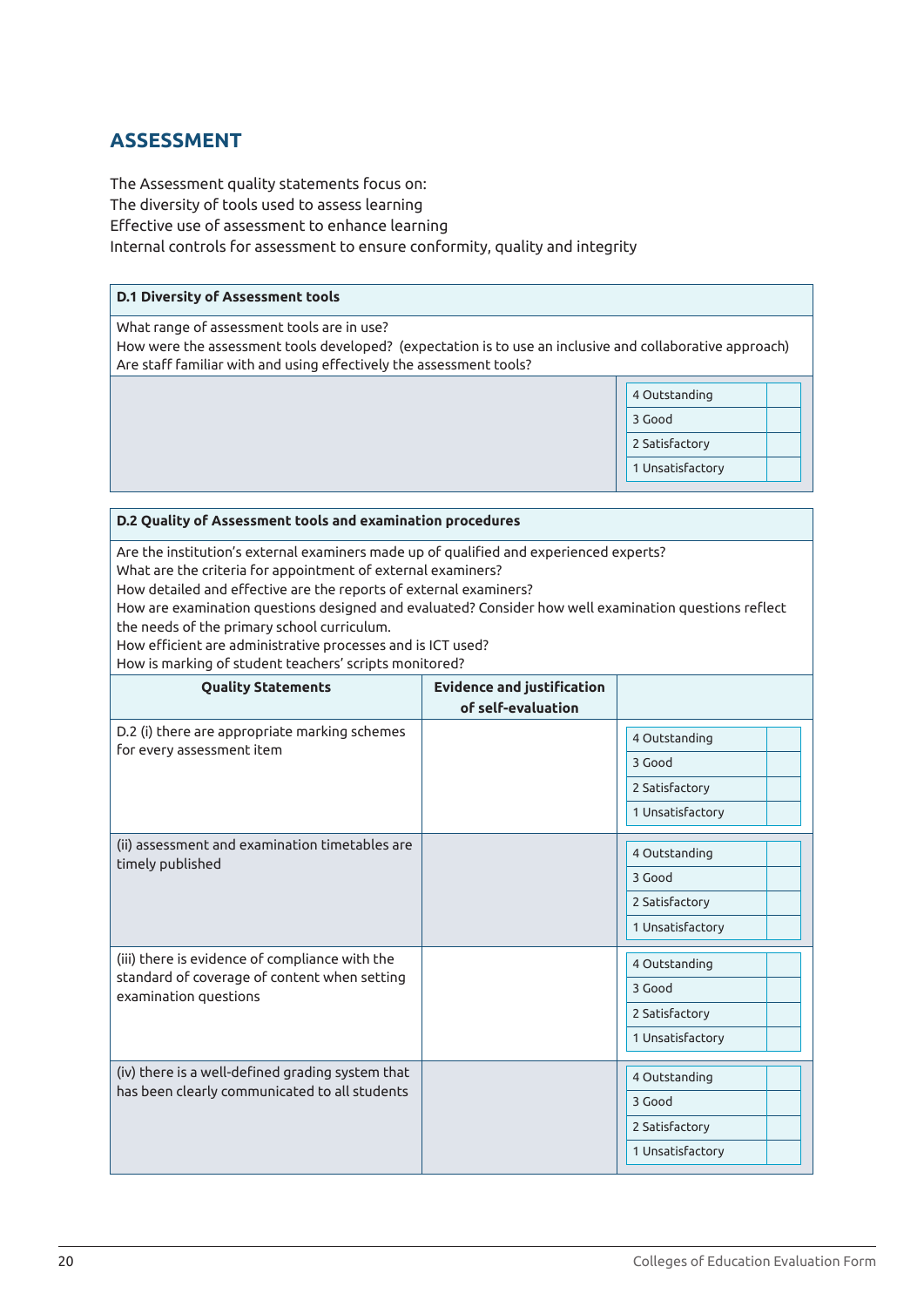| <b>Quality Statements</b>                                                       | <b>Evidence and justification</b><br>of self-evaluation |                  |
|---------------------------------------------------------------------------------|---------------------------------------------------------|------------------|
| (v) there are high quality and diverse<br>assessment tools                      |                                                         | 4 Outstanding    |
|                                                                                 |                                                         | 3 Good           |
|                                                                                 |                                                         | 2 Satisfactory   |
|                                                                                 |                                                         | 1 Unsatisfactory |
| (vi) there are effective arrangements for                                       |                                                         |                  |
| examination processes with rules and<br>procedures clearly shared with students |                                                         | 4 Outstanding    |
|                                                                                 |                                                         | 3 Good           |
|                                                                                 |                                                         | 2 Satisfactory   |
|                                                                                 |                                                         | 1 Unsatisfactory |

| D.3 Quality of Assessment and Learning                                                                                                                                                                                                                                                           |                                                         |                                                               |
|--------------------------------------------------------------------------------------------------------------------------------------------------------------------------------------------------------------------------------------------------------------------------------------------------|---------------------------------------------------------|---------------------------------------------------------------|
| Are Continuous Assessment procedures in line with NCTE minimum standards?<br>Are there mechanisms for setting and moderating examination?<br>How robust are the procedures for assessing tutor performance?<br>How are assessment outcomes used to improve the quality of teaching and learning? |                                                         |                                                               |
| <b>Quality Statements</b>                                                                                                                                                                                                                                                                        | <b>Evidence and justification</b><br>of self-evaluation |                                                               |
| D.3 (i) there are mechanisms for setting and<br>moderating examination items                                                                                                                                                                                                                     |                                                         | 4 Outstanding<br>3 Good<br>2 Satisfactory<br>1 Unsatisfactory |
| (ii) there are examination invigilation<br>procedures and are operational                                                                                                                                                                                                                        |                                                         | 4 Outstanding<br>3 Good<br>2 Satisfactory<br>1 Unsatisfactory |
| (iii) there are mechanisms for continuous<br>assessment of student teachers                                                                                                                                                                                                                      |                                                         | 4 Outstanding<br>3 Good<br>2 Satisfactory<br>1 Unsatisfactory |
| (iv) there are systems to adequately<br>redress cases of alleged examination<br>irregularities                                                                                                                                                                                                   |                                                         | 4 Outstanding<br>3 Good<br>2 Satisfactory<br>1 Unsatisfactory |
| (v) there are procedures for assessing the<br>quality of tutors' performance                                                                                                                                                                                                                     |                                                         | 4 Outstanding<br>3 Good<br>2 Satisfactory<br>1 Unsatisfactory |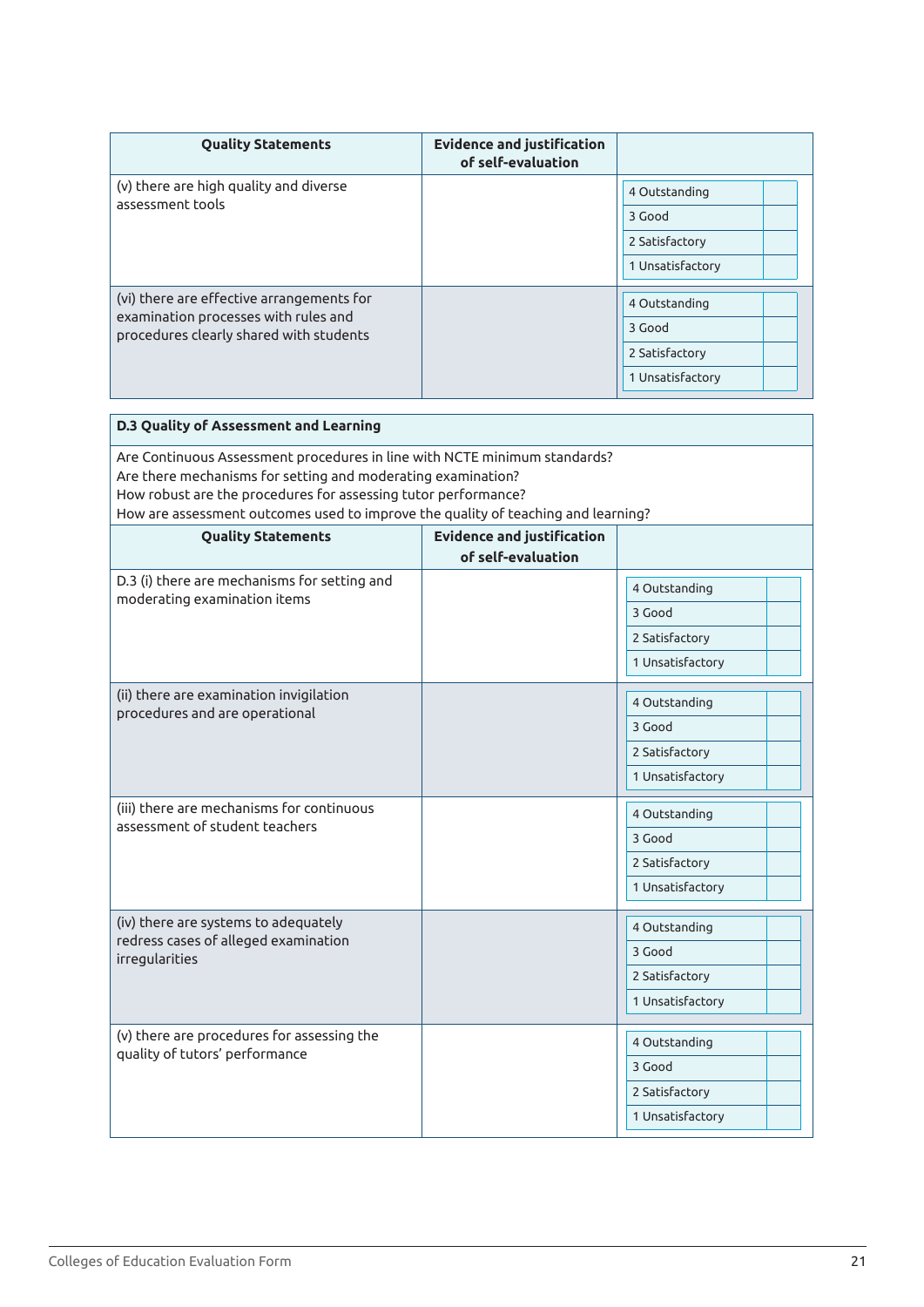| <b>Quality Statements</b>                                                                                                   | <b>Evidence and justification</b><br>of self-evaluation |                                                               |
|-----------------------------------------------------------------------------------------------------------------------------|---------------------------------------------------------|---------------------------------------------------------------|
| (vi) there is documentary evidence of<br>assessment outcomes being used to enhance<br>student teachers' learning experience |                                                         | 4 Outstanding<br>3 Good<br>2 Satisfactory<br>1 Unsatisfactory |

| <b>D.4 Quality of Assessment internal controls</b>                                                                                                                                                                                                                                                                                                                                                                                                              |                                   |                         |
|-----------------------------------------------------------------------------------------------------------------------------------------------------------------------------------------------------------------------------------------------------------------------------------------------------------------------------------------------------------------------------------------------------------------------------------------------------------------|-----------------------------------|-------------------------|
| Are there systems to vet and moderate marked scripts<br>Are the Assessment practices compliant with NCTE minimum expected standards?<br>Assessment procedures and grading system published in the student teachers' handbook?<br>Are student teachers aware of the graduation requirements? How is this communicated to them?<br>What are the procedures for publishing student teachers results?<br>Are there examination results appeal procedure and policy? |                                   |                         |
| <b>Quality Statements</b>                                                                                                                                                                                                                                                                                                                                                                                                                                       | <b>Evidence and justification</b> |                         |
|                                                                                                                                                                                                                                                                                                                                                                                                                                                                 | of self-evaluation                |                         |
| D.4 (i) there are internal controls for                                                                                                                                                                                                                                                                                                                                                                                                                         |                                   | 4 Outstanding           |
| assessment to ensure conformity with NCTE<br>minimum standards and quality expectation                                                                                                                                                                                                                                                                                                                                                                          |                                   | 3 Good                  |
|                                                                                                                                                                                                                                                                                                                                                                                                                                                                 |                                   | 2 Satisfactory          |
|                                                                                                                                                                                                                                                                                                                                                                                                                                                                 |                                   | 1 Unsatisfactory        |
| (ii) there are well-defined requirements and                                                                                                                                                                                                                                                                                                                                                                                                                    |                                   | 4 Outstanding           |
| standards for progression between levels                                                                                                                                                                                                                                                                                                                                                                                                                        |                                   | 3 Good                  |
|                                                                                                                                                                                                                                                                                                                                                                                                                                                                 |                                   | 2 Satisfactory          |
|                                                                                                                                                                                                                                                                                                                                                                                                                                                                 |                                   | 1 Unsatisfactory        |
| (iii) there are in the student teachers'                                                                                                                                                                                                                                                                                                                                                                                                                        |                                   | 4 Outstanding           |
| handbook well-defined requirements and<br>standards for progression among levels                                                                                                                                                                                                                                                                                                                                                                                |                                   | 3 Good                  |
|                                                                                                                                                                                                                                                                                                                                                                                                                                                                 |                                   | 2 Satisfactory          |
|                                                                                                                                                                                                                                                                                                                                                                                                                                                                 |                                   | 1 Unsatisfactory        |
| (iv) there are well-defined graduation                                                                                                                                                                                                                                                                                                                                                                                                                          |                                   |                         |
| requirements that are shared with student                                                                                                                                                                                                                                                                                                                                                                                                                       |                                   | 4 Outstanding<br>3 Good |
| teachers                                                                                                                                                                                                                                                                                                                                                                                                                                                        |                                   |                         |
|                                                                                                                                                                                                                                                                                                                                                                                                                                                                 |                                   | 2 Satisfactory          |
|                                                                                                                                                                                                                                                                                                                                                                                                                                                                 |                                   | 1 Unsatisfactory        |
| (v) there is a clear policy on assessment which                                                                                                                                                                                                                                                                                                                                                                                                                 |                                   | 4 Outstanding           |
| is shared with stakeholders including student<br>teachers                                                                                                                                                                                                                                                                                                                                                                                                       |                                   | 3 Good                  |
|                                                                                                                                                                                                                                                                                                                                                                                                                                                                 |                                   | 2 Satisfactory          |
|                                                                                                                                                                                                                                                                                                                                                                                                                                                                 |                                   | 1 Unsatisfactory        |
|                                                                                                                                                                                                                                                                                                                                                                                                                                                                 |                                   |                         |

-f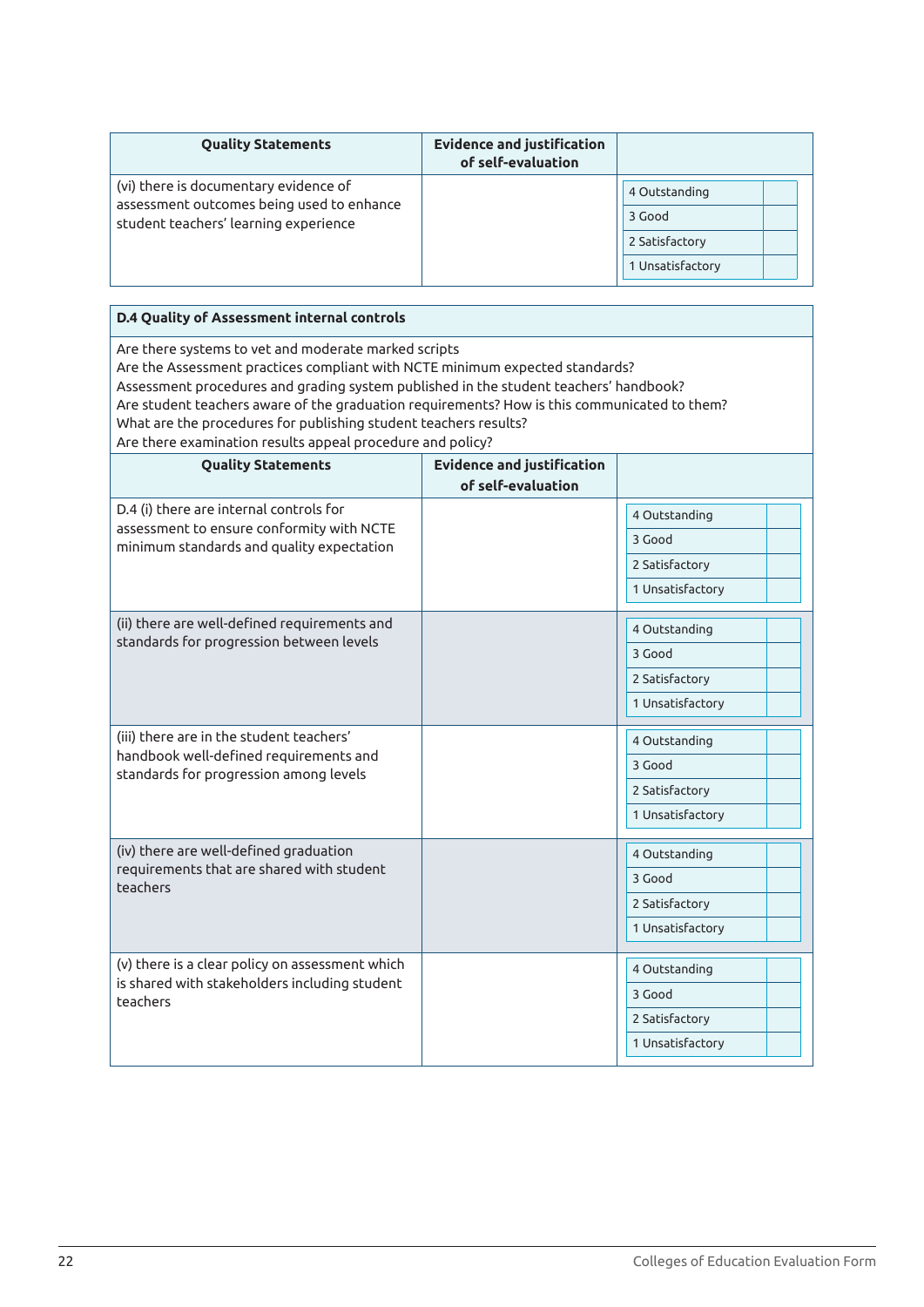| <b>Quality Statements</b>                                                                            | <b>Evidence and justification</b><br>of self-evaluation |                  |  |
|------------------------------------------------------------------------------------------------------|---------------------------------------------------------|------------------|--|
| (vi) there are well-defined systems for vetting                                                      |                                                         | 4 Outstanding    |  |
| marked scripts                                                                                       |                                                         | 3 Good           |  |
|                                                                                                      |                                                         | 2 Satisfactory   |  |
|                                                                                                      |                                                         | 1 Unsatisfactory |  |
|                                                                                                      |                                                         |                  |  |
| (vii) there are clear procedures for publishing<br>students' results                                 |                                                         | 4 Outstanding    |  |
|                                                                                                      |                                                         | 3 Good           |  |
|                                                                                                      |                                                         | 2 Satisfactory   |  |
|                                                                                                      |                                                         | 1 Unsatisfactory |  |
|                                                                                                      |                                                         |                  |  |
| (viii) there is a well-defined grading system<br>which is included in student teachers'<br>handbook. |                                                         | 4 Outstanding    |  |
|                                                                                                      |                                                         | 3 Good           |  |
|                                                                                                      |                                                         | 2 Satisfactory   |  |
|                                                                                                      |                                                         | 1 Unsatisfactory |  |
|                                                                                                      |                                                         |                  |  |

Aggregated Value (AV) = Total Evaluation Value = Total Evaluation Value

Number of Quality Statements 21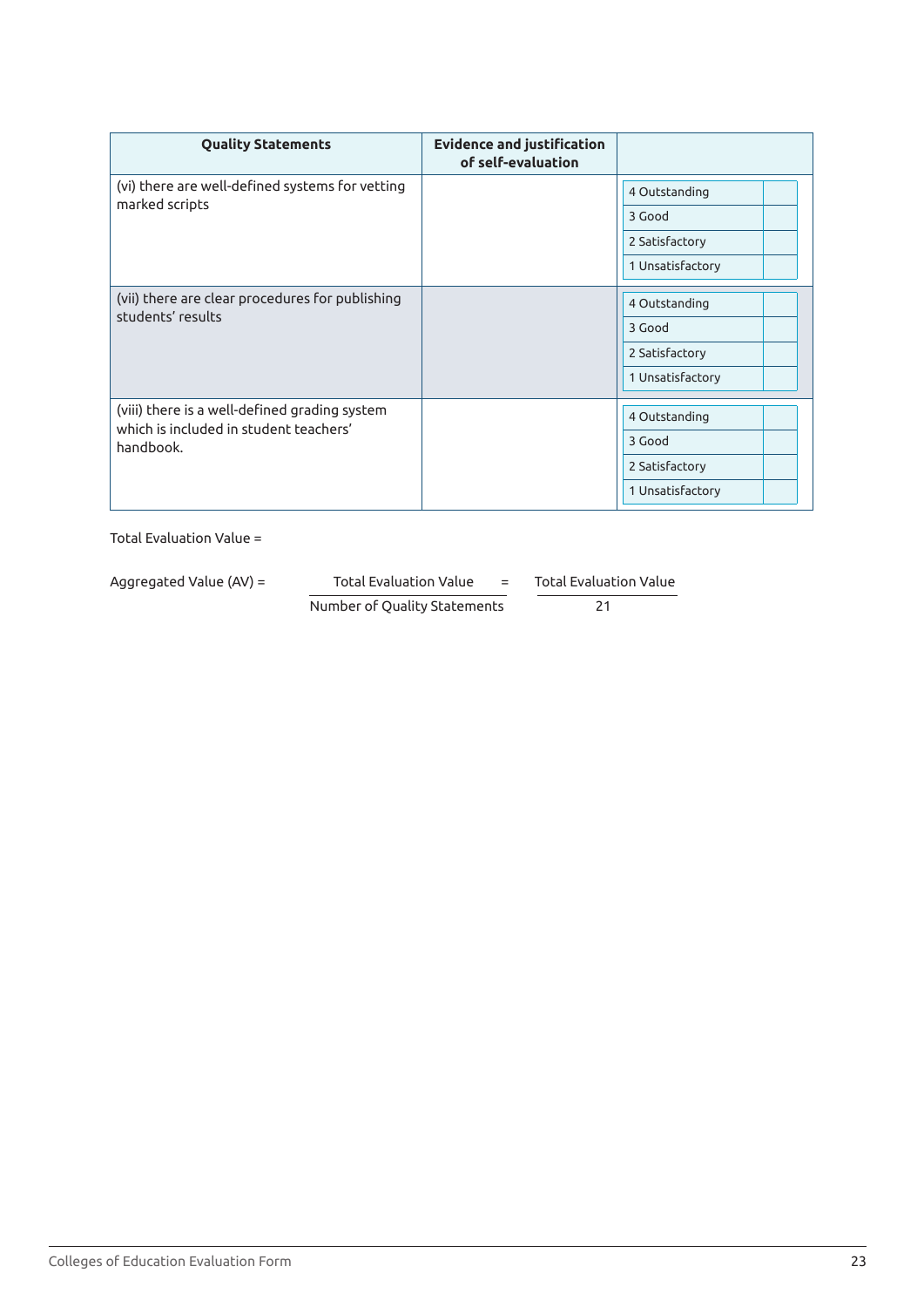# **STUDENT ENGAGEMENT**

The Student Engagement quality statements relate the support given to student teachers by the College and the opportunities for student teachers to contribute to the management and improvement in their educational experience. The statements focus on:

Advisory and support provision

Academic support during the course

Students voice – involvement of student teachers in management decision making Skills development

| <b>E.1 Quality Academic Advisory System</b>                                                                                                                                                                     |                                                               |
|-----------------------------------------------------------------------------------------------------------------------------------------------------------------------------------------------------------------|---------------------------------------------------------------|
| Are there functioning academic advisory systems?<br>Are the academic advisors adequate and qualified?<br>How effective is the induction programme for student teachers?<br>Is there a student teacher handbook? |                                                               |
|                                                                                                                                                                                                                 | 4 Outstanding<br>3 Good<br>2 Satisfactory<br>1 Unsatisfactory |

#### **E.2 Quality of Student Support Services**

How effective and confidential is the operation of the counselling unit? How many students make use of the counselling service?

What is the quality of student accommodation? Refer to opinions collected from students. How well equipped is the clinic? How are the support services funded?

Are the staff qualified to offer the necessary support?

| <b>Quality Statements</b>                                     | <b>Evidence and justification</b><br>of self-evaluation |                  |
|---------------------------------------------------------------|---------------------------------------------------------|------------------|
| E.2 (i) there is an effective, well-structured                |                                                         | 4 Outstanding    |
| Guidance and Counselling Unit                                 |                                                         | 3 Good           |
|                                                               |                                                         | 2 Satisfactory   |
|                                                               |                                                         | 1 Unsatisfactory |
| (ii) there is a well-equipped and well-staffed<br>clinic      |                                                         | 4 Outstanding    |
|                                                               |                                                         | 3 Good           |
|                                                               |                                                         | 2 Satisfactory   |
|                                                               |                                                         | 1 Unsatisfactory |
| (iii) there is adequate accommodation for<br>student teachers |                                                         | 4 Outstanding    |
|                                                               |                                                         | 3 Good           |
|                                                               |                                                         | 2 Satisfactory   |
|                                                               |                                                         | 1 Unsatisfactory |
| (iv) there is a well-equipped resource centre                 |                                                         | 4 Outstanding    |
| which is accessible by student teachers                       |                                                         | 3 Good           |
|                                                               |                                                         | 2 Satisfactory   |
|                                                               |                                                         | 1 Unsatisfactory |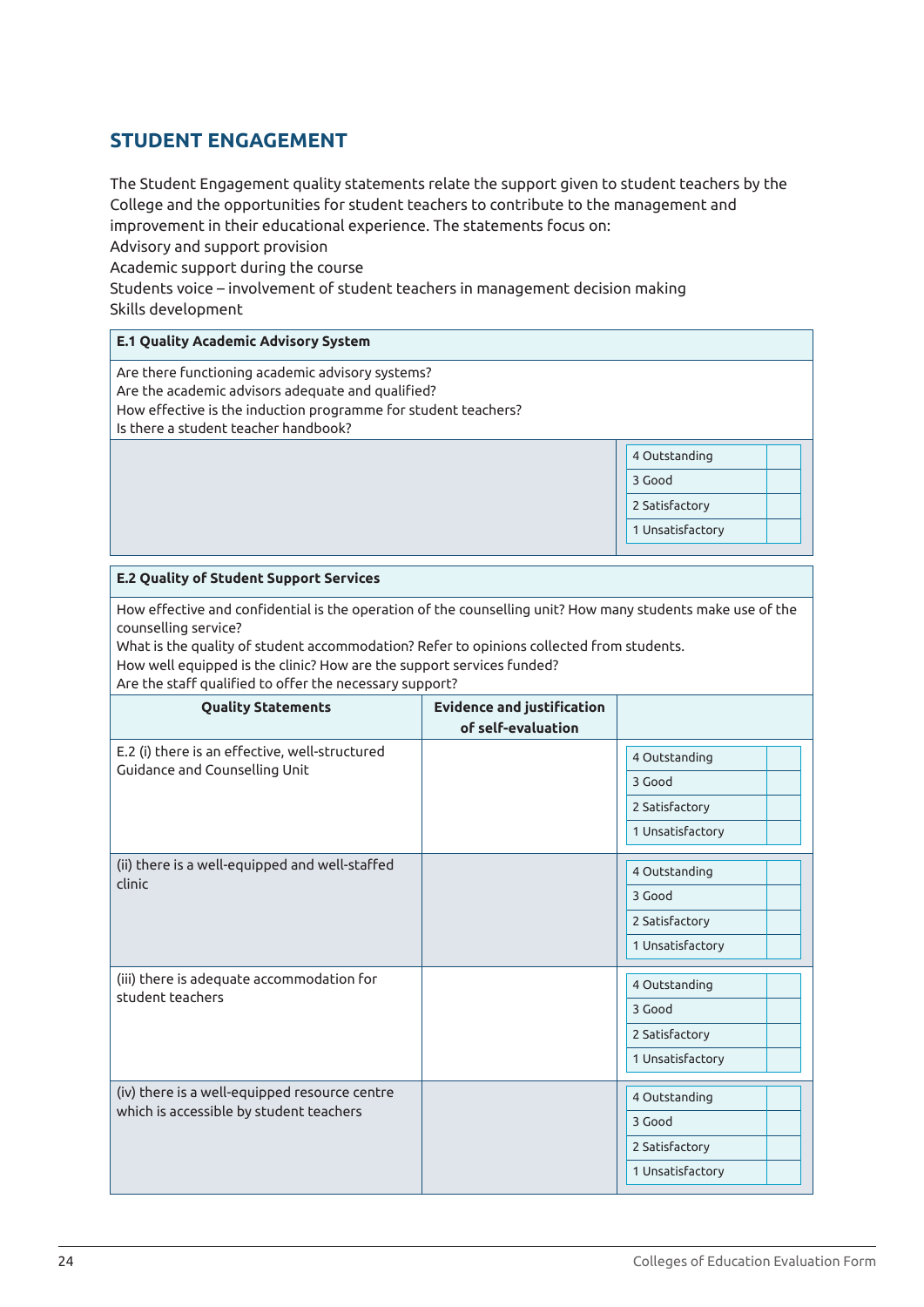| E.3 Quality of procedures for admitting student teachers                                                                                                                                                                                                                                                                                            |                                                         |                  |  |
|-----------------------------------------------------------------------------------------------------------------------------------------------------------------------------------------------------------------------------------------------------------------------------------------------------------------------------------------------------|---------------------------------------------------------|------------------|--|
| Is the admission policy in line with NCTE and NAB minimum standards?<br>Has the College an admission policy?                                                                                                                                                                                                                                        |                                                         |                  |  |
| <b>Quality Statements</b>                                                                                                                                                                                                                                                                                                                           | <b>Evidence and justification</b><br>of self-evaluation |                  |  |
| E.3 (i) there are well-defined minimum entry                                                                                                                                                                                                                                                                                                        |                                                         | 4 Outstanding    |  |
| requirements                                                                                                                                                                                                                                                                                                                                        |                                                         | 3 Good           |  |
|                                                                                                                                                                                                                                                                                                                                                     |                                                         | 2 Satisfactory   |  |
|                                                                                                                                                                                                                                                                                                                                                     |                                                         | 1 Unsatisfactory |  |
| (ii) there is a clear admissions policy and it is                                                                                                                                                                                                                                                                                                   |                                                         | 4 Outstanding    |  |
| operational                                                                                                                                                                                                                                                                                                                                         |                                                         | 3 Good           |  |
|                                                                                                                                                                                                                                                                                                                                                     |                                                         | 2 Satisfactory   |  |
|                                                                                                                                                                                                                                                                                                                                                     |                                                         | 1 Unsatisfactory |  |
| (iii) there is evidence of adherence to the                                                                                                                                                                                                                                                                                                         |                                                         | 4 Outstanding    |  |
| admissions policy, including compliance with<br>NAB's and NCTE's expected minimum entry                                                                                                                                                                                                                                                             |                                                         | 3 Good           |  |
| qualification                                                                                                                                                                                                                                                                                                                                       |                                                         | 2 Satisfactory   |  |
|                                                                                                                                                                                                                                                                                                                                                     |                                                         | 1 Unsatisfactory |  |
| <b>E.4 Effectiveness of Student Leadership</b>                                                                                                                                                                                                                                                                                                      |                                                         |                  |  |
| How are student teachers involved in leadership decision making?<br>Are student teachers represented on college committees?<br>Are the student teachers given the opportunity to express their opinion?<br>How gender responsive is the Student Representative Council (SRC)?<br>How gender responsive is the student representation on committees? |                                                         |                  |  |
| <b>Quality Statements</b>                                                                                                                                                                                                                                                                                                                           | <b>Evidence and justification</b><br>of self-evaluation |                  |  |
| E.4 (i) there are clear gender responsive                                                                                                                                                                                                                                                                                                           |                                                         | 4 Outstanding    |  |
| guidelines for election of student leaders                                                                                                                                                                                                                                                                                                          |                                                         | 3 Good           |  |
|                                                                                                                                                                                                                                                                                                                                                     |                                                         | 2 Satisfactory   |  |
|                                                                                                                                                                                                                                                                                                                                                     |                                                         | 1 Unsatisfactory |  |
| (ii) there is a functioning SRC                                                                                                                                                                                                                                                                                                                     |                                                         | 4 Outstanding    |  |
|                                                                                                                                                                                                                                                                                                                                                     |                                                         | 3 Good           |  |
|                                                                                                                                                                                                                                                                                                                                                     |                                                         | 2 Satisfactory   |  |
|                                                                                                                                                                                                                                                                                                                                                     |                                                         | 1 Unsatisfactory |  |
| (iii) there is full representation of students                                                                                                                                                                                                                                                                                                      |                                                         | 4 Outstanding    |  |
| on designated committees in line with the<br>Statutes                                                                                                                                                                                                                                                                                               |                                                         | 3 Good           |  |
|                                                                                                                                                                                                                                                                                                                                                     |                                                         | 2 Satisfactory   |  |
|                                                                                                                                                                                                                                                                                                                                                     |                                                         | 1 Unsatisfactory |  |
|                                                                                                                                                                                                                                                                                                                                                     |                                                         |                  |  |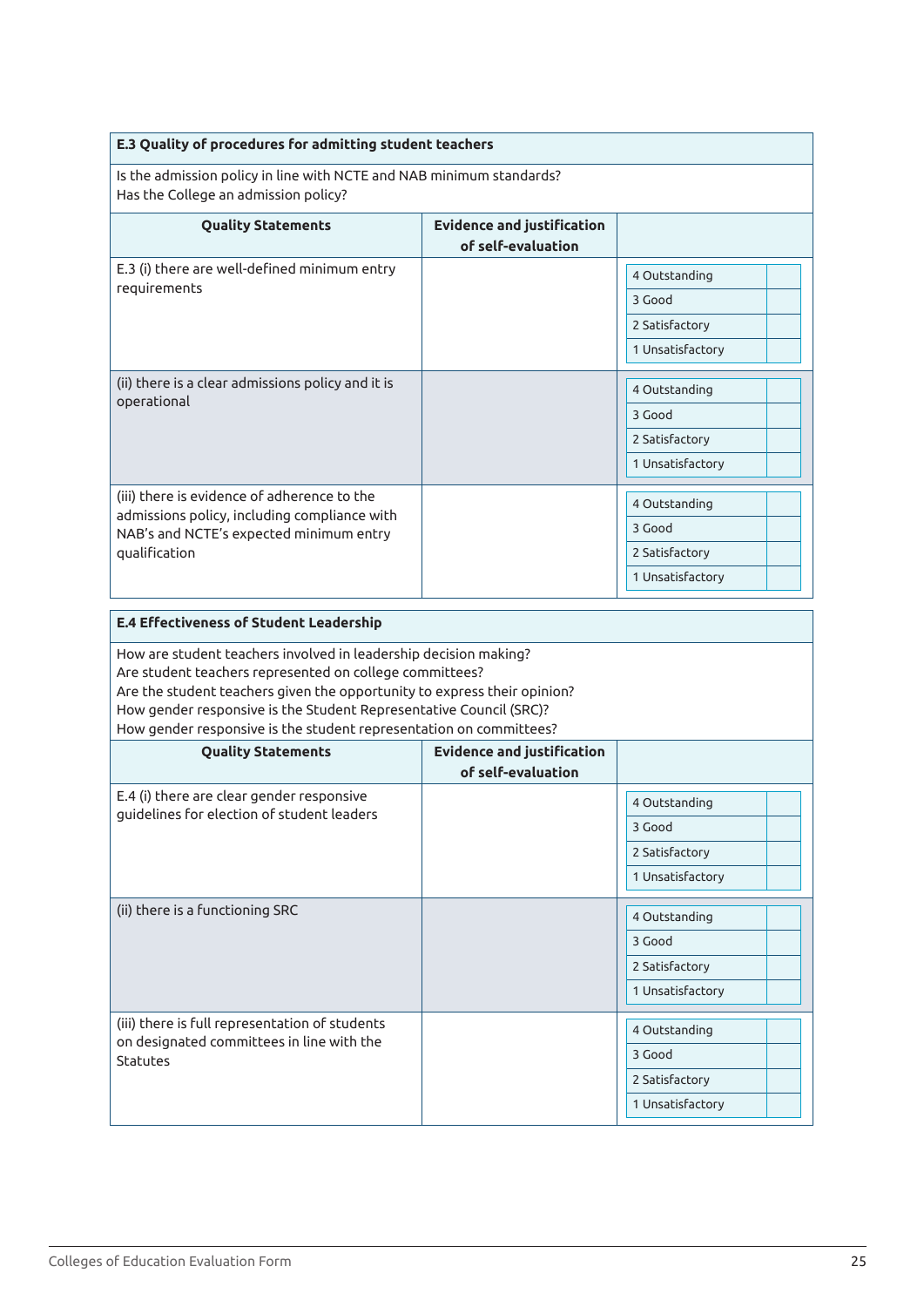| <b>Quality Statements</b>                                                                    | <b>Evidence and justification</b><br>of self-evaluation |                  |
|----------------------------------------------------------------------------------------------|---------------------------------------------------------|------------------|
| (iv) there is gender equity in students'                                                     |                                                         | 4 Outstanding    |
| representation on committees                                                                 |                                                         | 3 Good           |
|                                                                                              |                                                         | 2 Satisfactory   |
|                                                                                              |                                                         | 1 Unsatisfactory |
| (v) there are systems to develop the leadership<br>skills of students                        |                                                         | 4 Outstanding    |
|                                                                                              |                                                         | 3 Good           |
|                                                                                              |                                                         | 2 Satisfactory   |
|                                                                                              |                                                         | 1 Unsatisfactory |
| (vi) there are clear guidelines and procedures                                               |                                                         | 4 Outstanding    |
| for the formation and running of Students' led<br>clubs and associations                     |                                                         | 3 Good           |
|                                                                                              |                                                         | 2 Satisfactory   |
|                                                                                              |                                                         | 1 Unsatisfactory |
| (vii) there is an established Dean of students'<br>office to coordinate students' governance |                                                         | 4 Outstanding    |
|                                                                                              |                                                         | 3 Good           |
|                                                                                              |                                                         | 2 Satisfactory   |
|                                                                                              |                                                         | 1 Unsatisfactory |

| Aggregated Value (AV) = | <b>Total Evaluation Value</b><br>$=$ |  | Total Evaluation Value |
|-------------------------|--------------------------------------|--|------------------------|
|                         | Number of Quality Statements         |  | 15                     |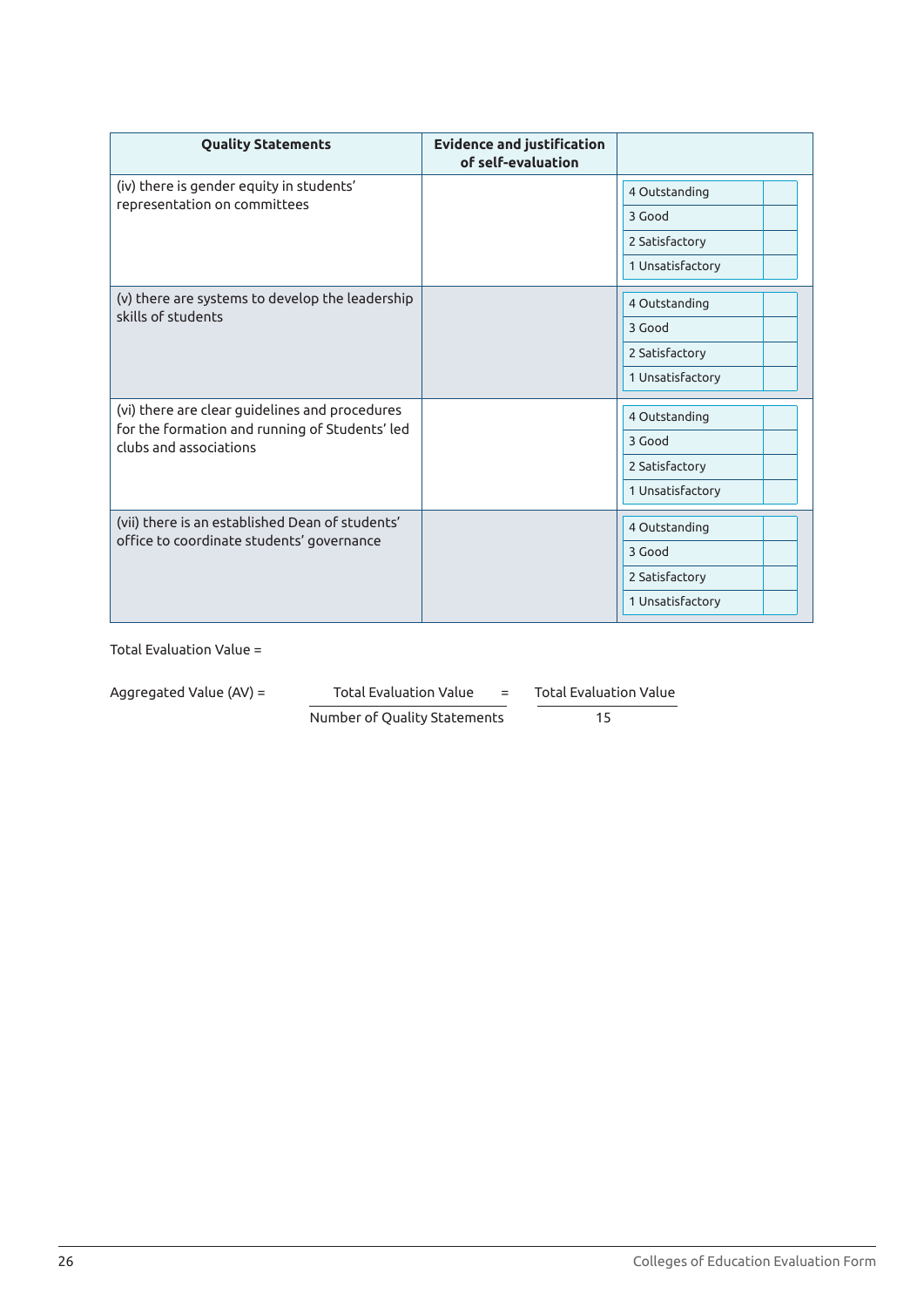# **MONITORING AND EVALUATION**

The Monitoring and Evaluation (M+E) quality statements relate to the involvement of management, other staff, and student teachers of the College of Education in using a range of M+E tools to help them reflect on the quality of overall provision. It is an essential requirement for identifying areas of strength and areas that need to be improved. The focus:

Systematic process of monitoring academic programme

Systematic process of monitoring student engagement and other practices Systematic process of evaluating data

#### **F.1 Monitoring and Evaluation in the College**

Has the College a systematic process of monitoring delivery of academic programmes? What are the processes of monitoring student engagement practices in the College? Has the College a robust process of evaluating data?

| 4 Outstanding    |  |
|------------------|--|
| 3 Good           |  |
| 2 Satisfactory   |  |
| 1 Unsatisfactory |  |
|                  |  |

| F.2 Systematic process of monitoring academic programme                                                                                                                                                                                                                         |                                   |                  |  |
|---------------------------------------------------------------------------------------------------------------------------------------------------------------------------------------------------------------------------------------------------------------------------------|-----------------------------------|------------------|--|
| Has the College a lesson monitoring policy/procedure?<br>What are the internal monitoring procedures for examinations?<br>What tools are in use for monitoring equal opportunity practices?<br>Are there tools for monitoring the performance of difference groups of students? |                                   |                  |  |
| <b>Quality Statements</b>                                                                                                                                                                                                                                                       | <b>Evidence and justification</b> |                  |  |
|                                                                                                                                                                                                                                                                                 | of self-evaluation                |                  |  |
| F.2 (i) there is a clear policy for programme<br>approval                                                                                                                                                                                                                       |                                   | 4 Outstanding    |  |
|                                                                                                                                                                                                                                                                                 |                                   | 3 Good           |  |
|                                                                                                                                                                                                                                                                                 |                                   | 2 Satisfactory   |  |
|                                                                                                                                                                                                                                                                                 |                                   | 1 Unsatisfactory |  |
| (ii) there are processes for programme<br>approval and re-approval                                                                                                                                                                                                              |                                   | 4 Outstanding    |  |
|                                                                                                                                                                                                                                                                                 |                                   | 3 Good           |  |
|                                                                                                                                                                                                                                                                                 |                                   | 2 Satisfactory   |  |
|                                                                                                                                                                                                                                                                                 |                                   | 1 Unsatisfactory |  |
| (iii) there are relevant committees for                                                                                                                                                                                                                                         |                                   | 4 Outstanding    |  |
| approving programmes of study                                                                                                                                                                                                                                                   |                                   | 3 Good           |  |
|                                                                                                                                                                                                                                                                                 |                                   | 2 Satisfactory   |  |
|                                                                                                                                                                                                                                                                                 |                                   | 1 Unsatisfactory |  |
| (iv) there is a comprehensive and systematic                                                                                                                                                                                                                                    |                                   | 4 Outstanding    |  |
| process of monitoring academic programmes                                                                                                                                                                                                                                       |                                   | 3 Good           |  |
|                                                                                                                                                                                                                                                                                 |                                   | 2 Satisfactory   |  |
|                                                                                                                                                                                                                                                                                 |                                   | 1 Unsatisfactory |  |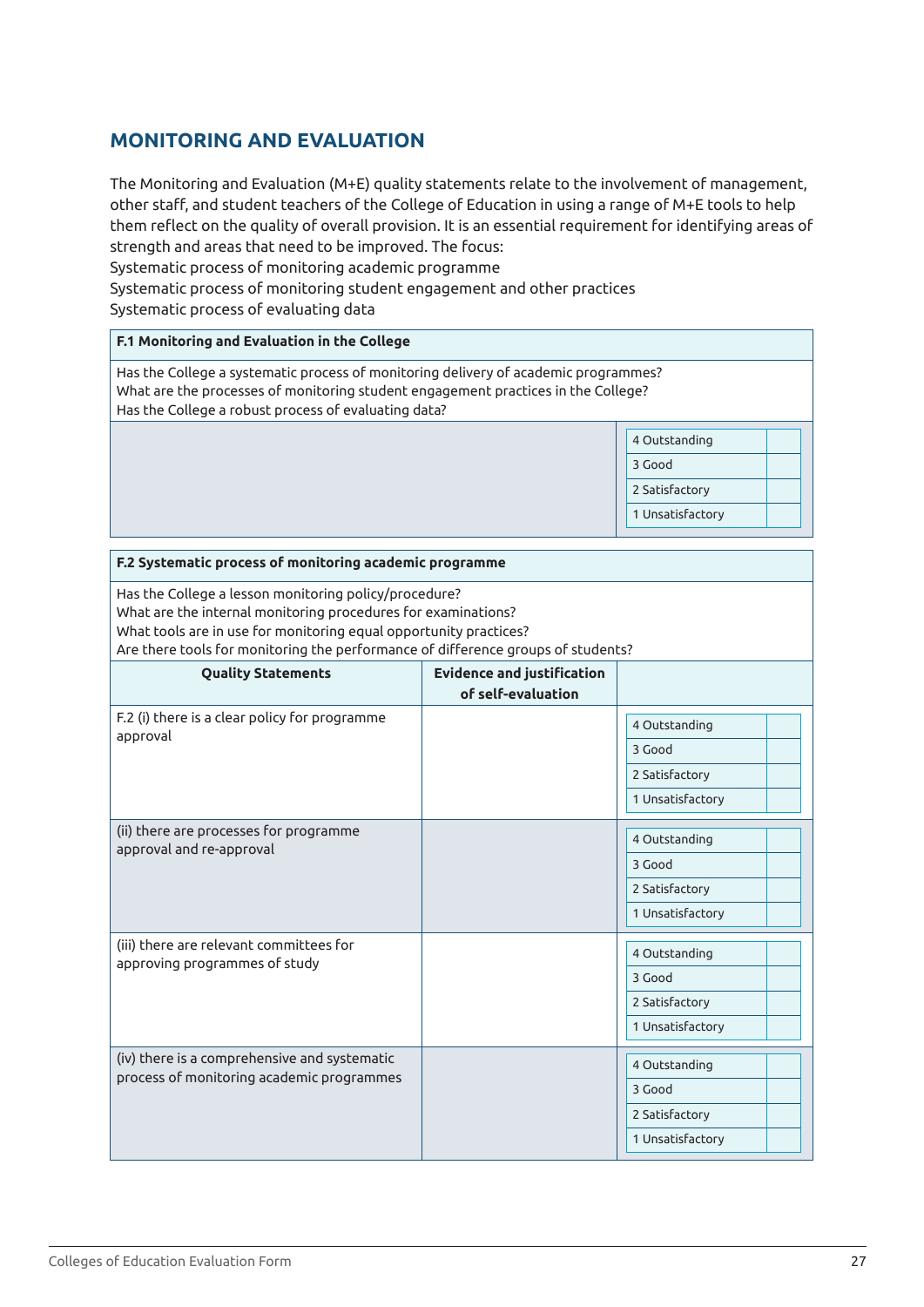| <b>Quality Statements</b>                                     | <b>Evidence and justification</b><br>of self-evaluation |                  |
|---------------------------------------------------------------|---------------------------------------------------------|------------------|
| (v) there is an established ICT programme of<br>study for ICT |                                                         | 4 Outstanding    |
|                                                               |                                                         | 3 Good           |
|                                                               |                                                         | 2 Satisfactory   |
|                                                               |                                                         | 1 Unsatisfactory |

| F.3 Systematic process of evaluating data                                                                                                                                                                                                                                                                                                                                      |                                                         |                                                                                   |  |
|--------------------------------------------------------------------------------------------------------------------------------------------------------------------------------------------------------------------------------------------------------------------------------------------------------------------------------------------------------------------------------|---------------------------------------------------------|-----------------------------------------------------------------------------------|--|
| How effective is the data collection, processing and analysis?<br>What is the frequency of conducting a comprehensive M+E of management effectiveness at all levels?<br>What tools are available for comparing management effectiveness at all levels?<br>What tools are available for comparing the performance of student teachers' year on year and with other<br>colleges? |                                                         |                                                                                   |  |
| <b>Quality Statements</b>                                                                                                                                                                                                                                                                                                                                                      | <b>Evidence and justification</b><br>of self-evaluation |                                                                                   |  |
| F.3 (i) there is regular monitoring of teaching<br>and learning                                                                                                                                                                                                                                                                                                                |                                                         | 4 Outstanding<br>3 Good<br>2 Satisfactory                                         |  |
| (ii) there is a clear evidence of research and<br>publication culture                                                                                                                                                                                                                                                                                                          |                                                         | 1 Unsatisfactory<br>4 Outstanding<br>3 Good<br>2 Satisfactory<br>1 Unsatisfactory |  |
| (iii) there are tools for monitoring data<br>evaluation                                                                                                                                                                                                                                                                                                                        |                                                         | 4 Outstanding<br>3 Good<br>2 Satisfactory<br>1 Unsatisfactory                     |  |
| (iv) there is evidence of tutors' application of<br>research has comprehensive feedback systems<br>in place                                                                                                                                                                                                                                                                    |                                                         | 4 Outstanding<br>3 Good<br>2 Satisfactory<br>1 Unsatisfactory                     |  |
| (v) there are well-defined procedures for<br>monitoring and evaluating college practices                                                                                                                                                                                                                                                                                       |                                                         | 4 Outstanding<br>3 Good<br>2 Satisfactory<br>1 Unsatisfactory                     |  |
| (vi) there are mechanisms to ensure data safety<br>and system security                                                                                                                                                                                                                                                                                                         |                                                         | 4 Outstanding<br>3 Good<br>2 Satisfactory<br>1 Unsatisfactory                     |  |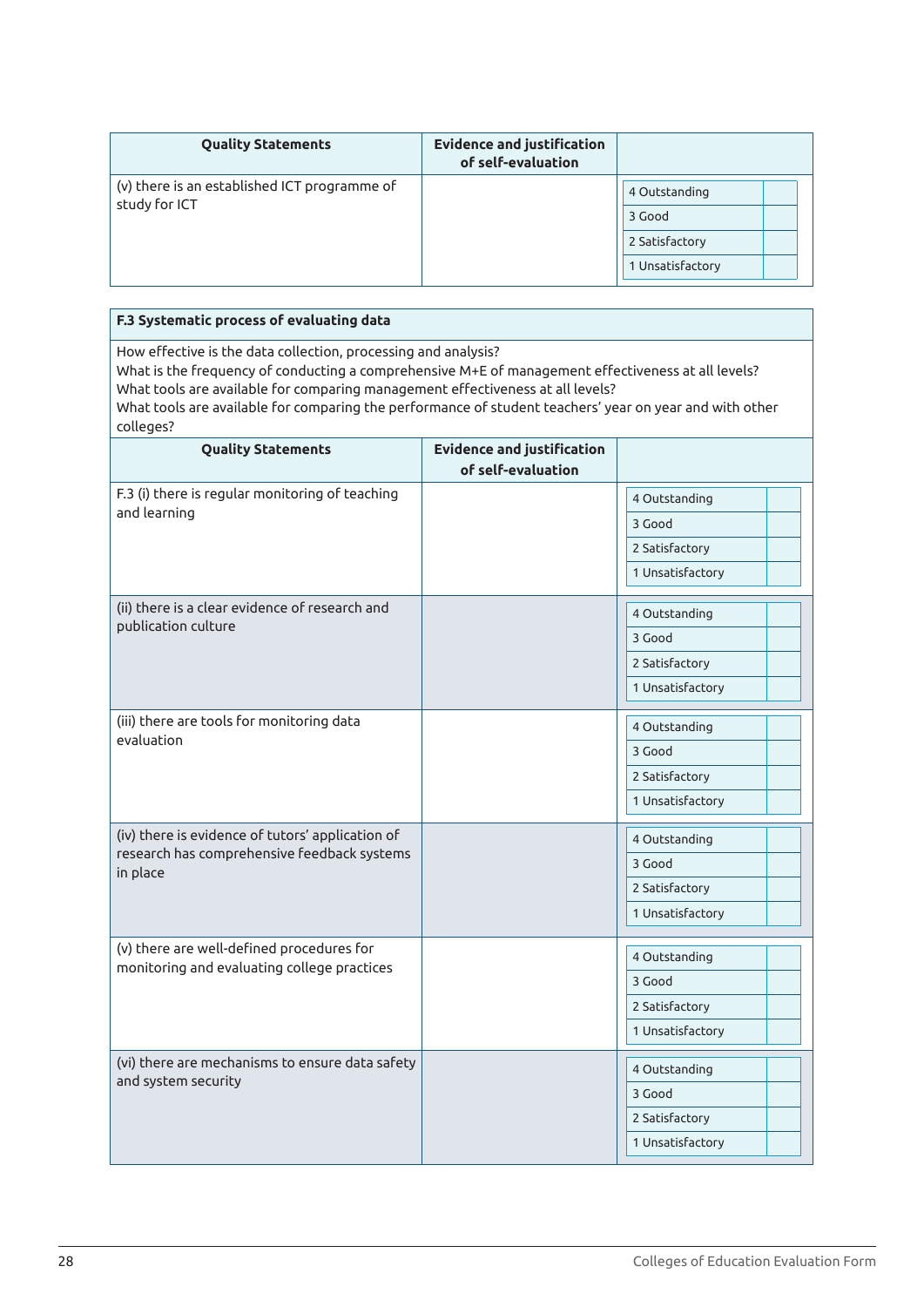| F.4 Systematic process of monitoring student engagement and other practices                                                                                                                                                                                                     |                                                         |                                                               |
|---------------------------------------------------------------------------------------------------------------------------------------------------------------------------------------------------------------------------------------------------------------------------------|---------------------------------------------------------|---------------------------------------------------------------|
| What tools are being used to monitor students' engagement?<br>What processes are in place for monitoring students' engagement?<br>How regularly is quality of teaching and learning monitored?<br>Has the College a procedure for monitoring the quality of teaching practicum? |                                                         |                                                               |
| <b>Quality Statements</b>                                                                                                                                                                                                                                                       | <b>Evidence and justification</b><br>of self-evaluation |                                                               |
| F.4 (i) there is regular monitoring of students'<br>engagement                                                                                                                                                                                                                  |                                                         | 4 Outstanding<br>3 Good<br>2 Satisfactory                     |
|                                                                                                                                                                                                                                                                                 |                                                         | 1 Unsatisfactory                                              |
| (ii) there are well-defined processes of<br>engaging students                                                                                                                                                                                                                   |                                                         | 4 Outstanding<br>3 Good<br>2 Satisfactory<br>1 Unsatisfactory |
| (iii) there are tools for monitoring students'<br>engagement.                                                                                                                                                                                                                   |                                                         | 4 Outstanding<br>3 Good<br>2 Satisfactory<br>1 Unsatisfactory |
| (iv) there is evidence that tutors' use of<br>feedback systems to engage students during<br>teaching practicum                                                                                                                                                                  |                                                         | 4 Outstanding<br>3 Good<br>2 Satisfactory<br>1 Unsatisfactory |
| (v) there are well-defined procedures for<br>monitoring and evaluating the overall level of<br>students' engagement.                                                                                                                                                            |                                                         | 4 Outstanding<br>3 Good<br>2 Satisfactory<br>1 Unsatisfactory |

Aggregated Value (AV) = Total Evaluation Value = Total Evaluation Value

Number of Quality Statements 17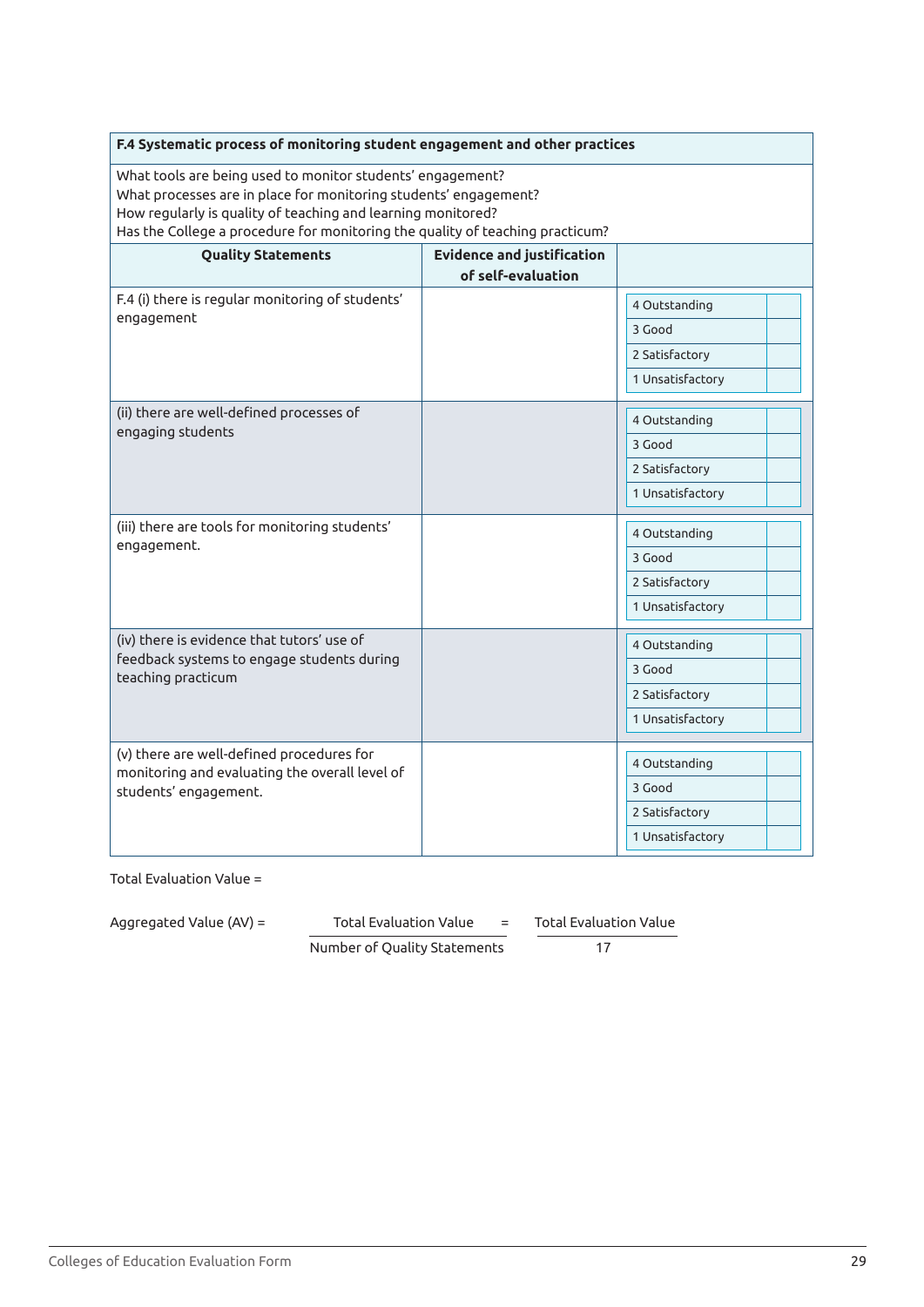# **PARTNERSHIP AND COOPERATION**

The Partnership and Cooperation quality statements relate the extent to which the College has an established strategy for strengthening and improving the institution through a wide range of partnerships and collaborative initiatives. The statements focus on: Partnerships at local, national and international level Partnerships and cooperation within the College External stakeholder involvement

# **G.1 Partnership and Cooperation in the College** The College has at least one each of local, national and international partners There is evidence of within College partnership and cooperation, especially between departments and units External stakeholders are involved in the activities of the College, e.g. graduation ceremonies 4 Outstanding 3 Good 2 Satisfactory 1 Unsatisfactory

| G.2 Partnership at local, national and international levels                                                                                                                                                                                                                                                                                                                                                                                                                                           |                                                         |                                                               |  |
|-------------------------------------------------------------------------------------------------------------------------------------------------------------------------------------------------------------------------------------------------------------------------------------------------------------------------------------------------------------------------------------------------------------------------------------------------------------------------------------------------------|---------------------------------------------------------|---------------------------------------------------------------|--|
| What do we provide for our local community and stakeholders?<br>How do we communicate with the local community and stakeholders?<br>Has the College a Public Engagement Unit (College Relations Officer)?<br>Has the College a partnership agreement with any other College of Education in Ghana?<br>Has the College a partnership agreement with any other Institute of Higher Learning in Ghana?<br>Has the College a partnership agreement with any international institution of Higher Learning? |                                                         |                                                               |  |
| <b>Quality Statements</b>                                                                                                                                                                                                                                                                                                                                                                                                                                                                             | <b>Evidence and justification</b><br>of self-evaluation |                                                               |  |
| G.2 (i) there is a well-defined public<br>engagement policy                                                                                                                                                                                                                                                                                                                                                                                                                                           |                                                         | 4 Outstanding<br>3 Good<br>2 Satisfactory<br>1 Unsatisfactory |  |
| (ii) there is a public engagement unit                                                                                                                                                                                                                                                                                                                                                                                                                                                                |                                                         | 4 Outstanding<br>3 Good<br>2 Satisfactory<br>1 Unsatisfactory |  |
| (iii) there are a well-qualified public<br>engagement staff with a clear job description                                                                                                                                                                                                                                                                                                                                                                                                              |                                                         | 4 Outstanding<br>3 Good<br>2 Satisfactory<br>1 Unsatisfactory |  |
| (iv) there are signed Memorandum of<br>Understanding (MoU) with local partner<br>institutions                                                                                                                                                                                                                                                                                                                                                                                                         |                                                         | 4 Outstanding<br>3 Good<br>2 Satisfactory<br>1 Unsatisfactory |  |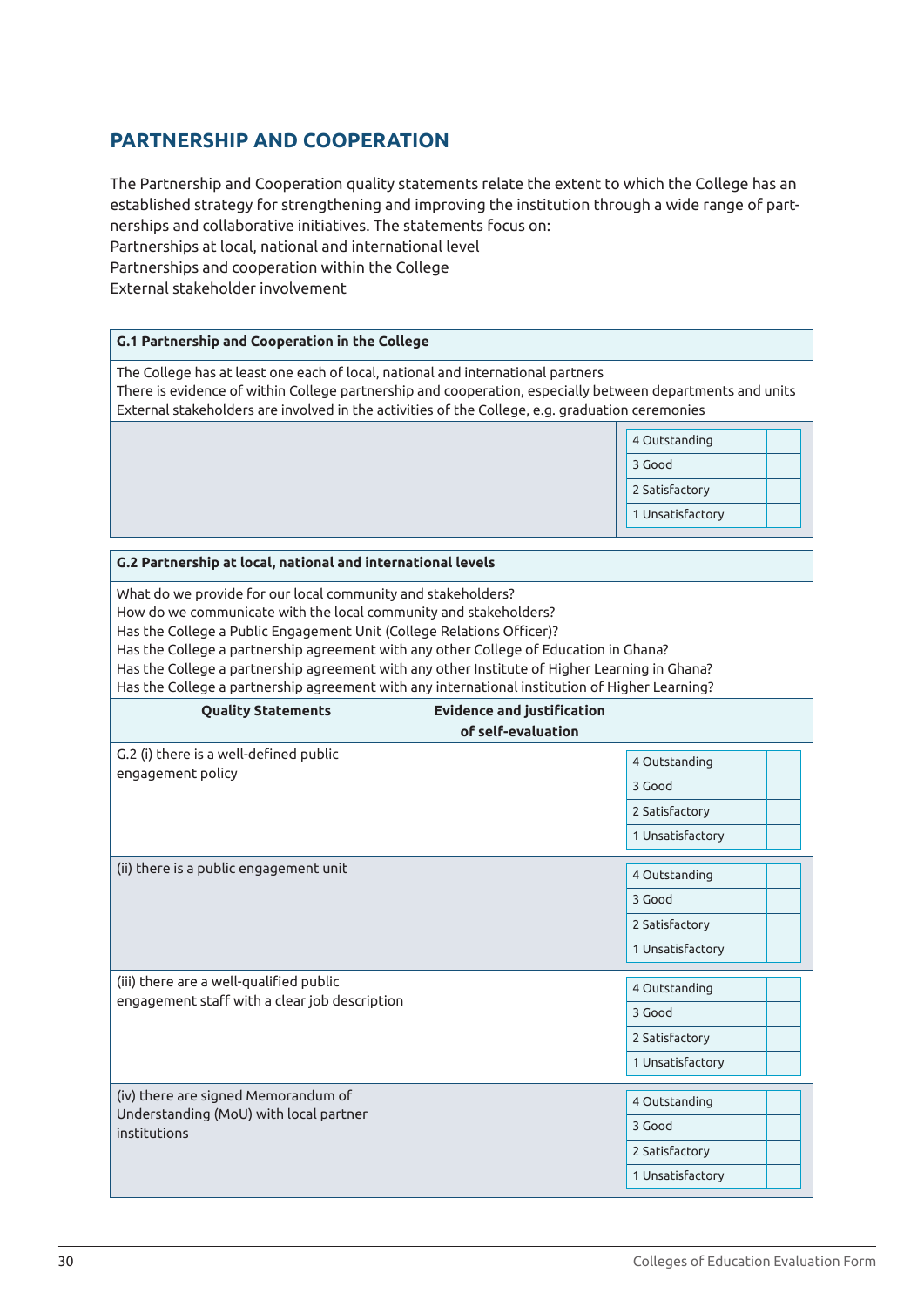| <b>Quality Statements</b>                                            | <b>Evidence and justification</b><br>of self-evaluation |                  |
|----------------------------------------------------------------------|---------------------------------------------------------|------------------|
| (v) there are signed MoU with national partner<br>institutions.      |                                                         | 4 Outstanding    |
|                                                                      |                                                         | 3 Good           |
|                                                                      |                                                         | 2 Satisfactory   |
|                                                                      |                                                         | 1 Unsatisfactory |
| (vi) there are signed MoU with international<br>partner institutions |                                                         |                  |
|                                                                      |                                                         | 4 Outstanding    |
|                                                                      |                                                         | 3 Good           |
|                                                                      |                                                         | 2 Satisfactory   |
|                                                                      |                                                         | 1 Unsatisfactory |

| G.3 Partnership and Cooperation with the College                                                                                                                                                                                                                                                                                            |                                   |                  |
|---------------------------------------------------------------------------------------------------------------------------------------------------------------------------------------------------------------------------------------------------------------------------------------------------------------------------------------------|-----------------------------------|------------------|
| What processes are in place for engaging staff and student teachers in decision making?<br>How effective are the engagements between staff (including management) and student teachers on one<br>hand and on the other hand management and other staff?<br>Is there a functioning committee with a mandate for Partnership and Cooperation? |                                   |                  |
| <b>Quality Statements</b>                                                                                                                                                                                                                                                                                                                   | <b>Evidence and justification</b> |                  |
|                                                                                                                                                                                                                                                                                                                                             | of self-evaluation                |                  |
| G.3 (i) there are processes of engaging staff<br>and students in decision making                                                                                                                                                                                                                                                            |                                   | 4 Outstanding    |
|                                                                                                                                                                                                                                                                                                                                             |                                   | 3 Good           |
|                                                                                                                                                                                                                                                                                                                                             |                                   | 2 Satisfactory   |
|                                                                                                                                                                                                                                                                                                                                             |                                   | 1 Unsatisfactory |
| (ii) there is evidence of Management's<br>engagement of students and other staff in<br>decision making                                                                                                                                                                                                                                      |                                   | 4 Outstanding    |
|                                                                                                                                                                                                                                                                                                                                             |                                   | 3 Good           |
|                                                                                                                                                                                                                                                                                                                                             |                                   | 2 Satisfactory   |
|                                                                                                                                                                                                                                                                                                                                             |                                   | 1 Unsatisfactory |
| (iii) there are functioning committees or<br>working groups for partnership and<br>cooperation                                                                                                                                                                                                                                              |                                   | 4 Outstanding    |
|                                                                                                                                                                                                                                                                                                                                             |                                   | 3 Good           |
|                                                                                                                                                                                                                                                                                                                                             |                                   | 2 Satisfactory   |
|                                                                                                                                                                                                                                                                                                                                             |                                   | 1 Unsatisfactory |
| (iv) there are records of stakeholders'<br>representation on relevant committees.                                                                                                                                                                                                                                                           |                                   | 4 Outstanding    |
|                                                                                                                                                                                                                                                                                                                                             |                                   | 3 Good           |
|                                                                                                                                                                                                                                                                                                                                             |                                   | 2 Satisfactory   |
|                                                                                                                                                                                                                                                                                                                                             |                                   | 1 Unsatisfactory |
|                                                                                                                                                                                                                                                                                                                                             |                                   |                  |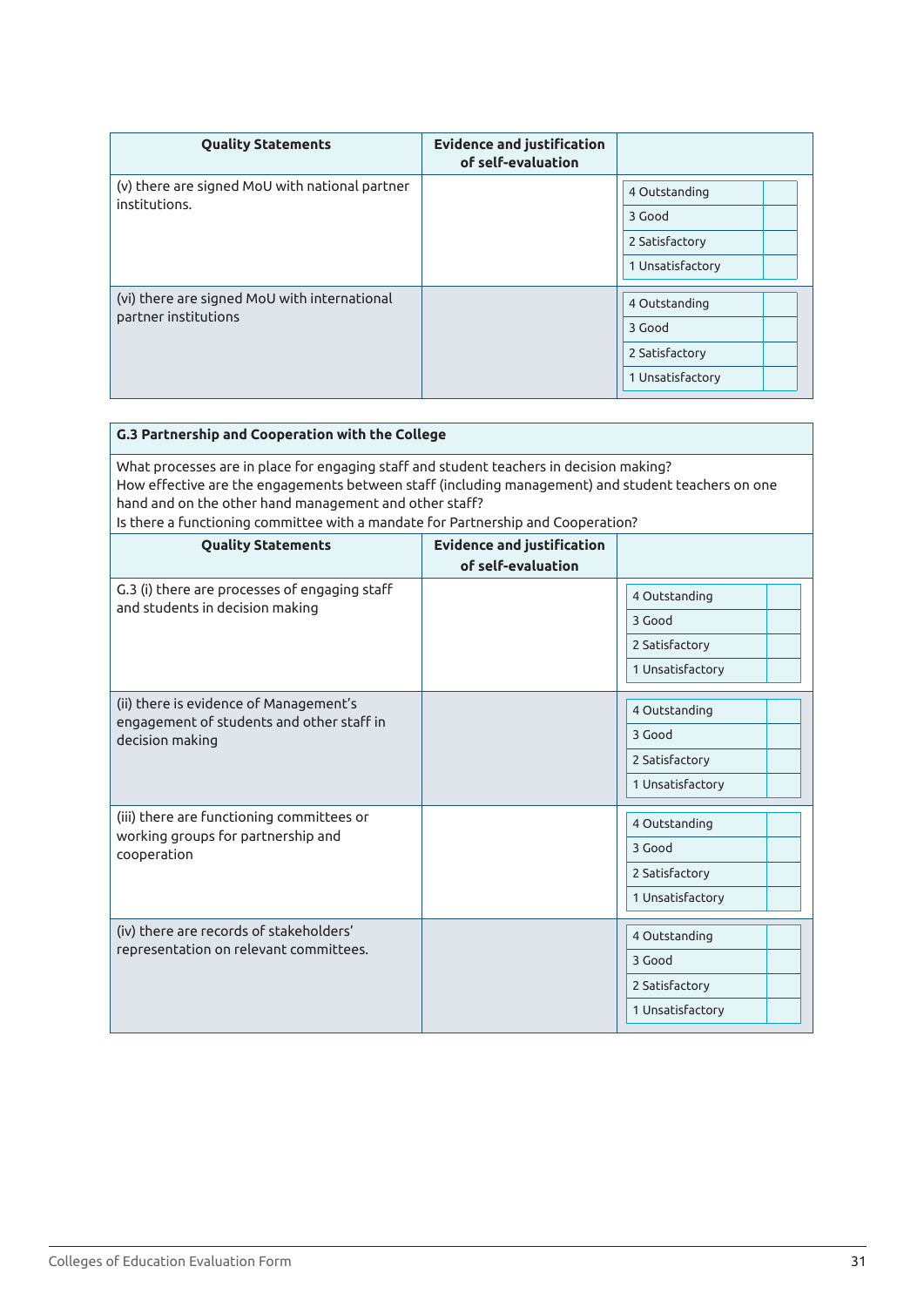| <b>G.4 Engaging external partners</b>                                                                                                                                                                                                                                                                                                                                                                                                                                                                       |                                   |                  |  |
|-------------------------------------------------------------------------------------------------------------------------------------------------------------------------------------------------------------------------------------------------------------------------------------------------------------------------------------------------------------------------------------------------------------------------------------------------------------------------------------------------------------|-----------------------------------|------------------|--|
| Does the College know its external partners or stakeholders?<br>Is there a well-defined procedure for external stakeholders' engagement?<br>Has the college an MoU with the affiliated or mentoring institution?<br>How effective is the alumni association?<br>How engaged is the alumni in supporting the improvement of the College?<br>Does the College work with the private sector?<br>What is the level of involvement of the College Council in developing partnership with external organisations? |                                   |                  |  |
| <b>Quality Statements</b>                                                                                                                                                                                                                                                                                                                                                                                                                                                                                   | <b>Evidence and justification</b> |                  |  |
|                                                                                                                                                                                                                                                                                                                                                                                                                                                                                                             | of self-evaluation                |                  |  |
| G.4 (i) there are well-defined procedures for                                                                                                                                                                                                                                                                                                                                                                                                                                                               |                                   | 4 Outstanding    |  |
| external stakeholders' engagement                                                                                                                                                                                                                                                                                                                                                                                                                                                                           |                                   | 3 Good           |  |
|                                                                                                                                                                                                                                                                                                                                                                                                                                                                                                             |                                   | 2 Satisfactory   |  |
|                                                                                                                                                                                                                                                                                                                                                                                                                                                                                                             |                                   | 1 Unsatisfactory |  |
| (ii) there is a functioning Alumni Association                                                                                                                                                                                                                                                                                                                                                                                                                                                              |                                   | 4 Outstanding    |  |
|                                                                                                                                                                                                                                                                                                                                                                                                                                                                                                             |                                   | 3 Good           |  |
|                                                                                                                                                                                                                                                                                                                                                                                                                                                                                                             |                                   | 2 Satisfactory   |  |
|                                                                                                                                                                                                                                                                                                                                                                                                                                                                                                             |                                   | 1 Unsatisfactory |  |
| (iii) there is an Alumni Relations Officer who                                                                                                                                                                                                                                                                                                                                                                                                                                                              |                                   | 4 Outstanding    |  |
| serves on relevant committees                                                                                                                                                                                                                                                                                                                                                                                                                                                                               |                                   | 3 Good           |  |
|                                                                                                                                                                                                                                                                                                                                                                                                                                                                                                             |                                   | 2 Satisfactory   |  |
|                                                                                                                                                                                                                                                                                                                                                                                                                                                                                                             |                                   | 1 Unsatisfactory |  |
|                                                                                                                                                                                                                                                                                                                                                                                                                                                                                                             |                                   |                  |  |
| (iv) there are records of regular engagement<br>with NCTE, NAB and NTC                                                                                                                                                                                                                                                                                                                                                                                                                                      |                                   | 4 Outstanding    |  |
|                                                                                                                                                                                                                                                                                                                                                                                                                                                                                                             |                                   | 3 Good           |  |
|                                                                                                                                                                                                                                                                                                                                                                                                                                                                                                             |                                   | 2 Satisfactory   |  |
|                                                                                                                                                                                                                                                                                                                                                                                                                                                                                                             |                                   | 1 Unsatisfactory |  |
| (v) there is an Affiliation Agreement with                                                                                                                                                                                                                                                                                                                                                                                                                                                                  |                                   | 4 Outstanding    |  |
| relevant institutions of Higher Learning                                                                                                                                                                                                                                                                                                                                                                                                                                                                    |                                   | 3 Good           |  |
|                                                                                                                                                                                                                                                                                                                                                                                                                                                                                                             |                                   | 2 Satisfactory   |  |
|                                                                                                                                                                                                                                                                                                                                                                                                                                                                                                             |                                   | 1 Unsatisfactory |  |
| (vi) there is MoU with industry/commercial                                                                                                                                                                                                                                                                                                                                                                                                                                                                  |                                   | 4 Outstanding    |  |
| sector                                                                                                                                                                                                                                                                                                                                                                                                                                                                                                      |                                   | 3 Good           |  |
|                                                                                                                                                                                                                                                                                                                                                                                                                                                                                                             |                                   | 2 Satisfactory   |  |
|                                                                                                                                                                                                                                                                                                                                                                                                                                                                                                             |                                   | 1 Unsatisfactory |  |
|                                                                                                                                                                                                                                                                                                                                                                                                                                                                                                             |                                   |                  |  |

Aggregated Value (AV) = Total Evaluation Value = Total Evaluation Value

Number of Quality Statements 17